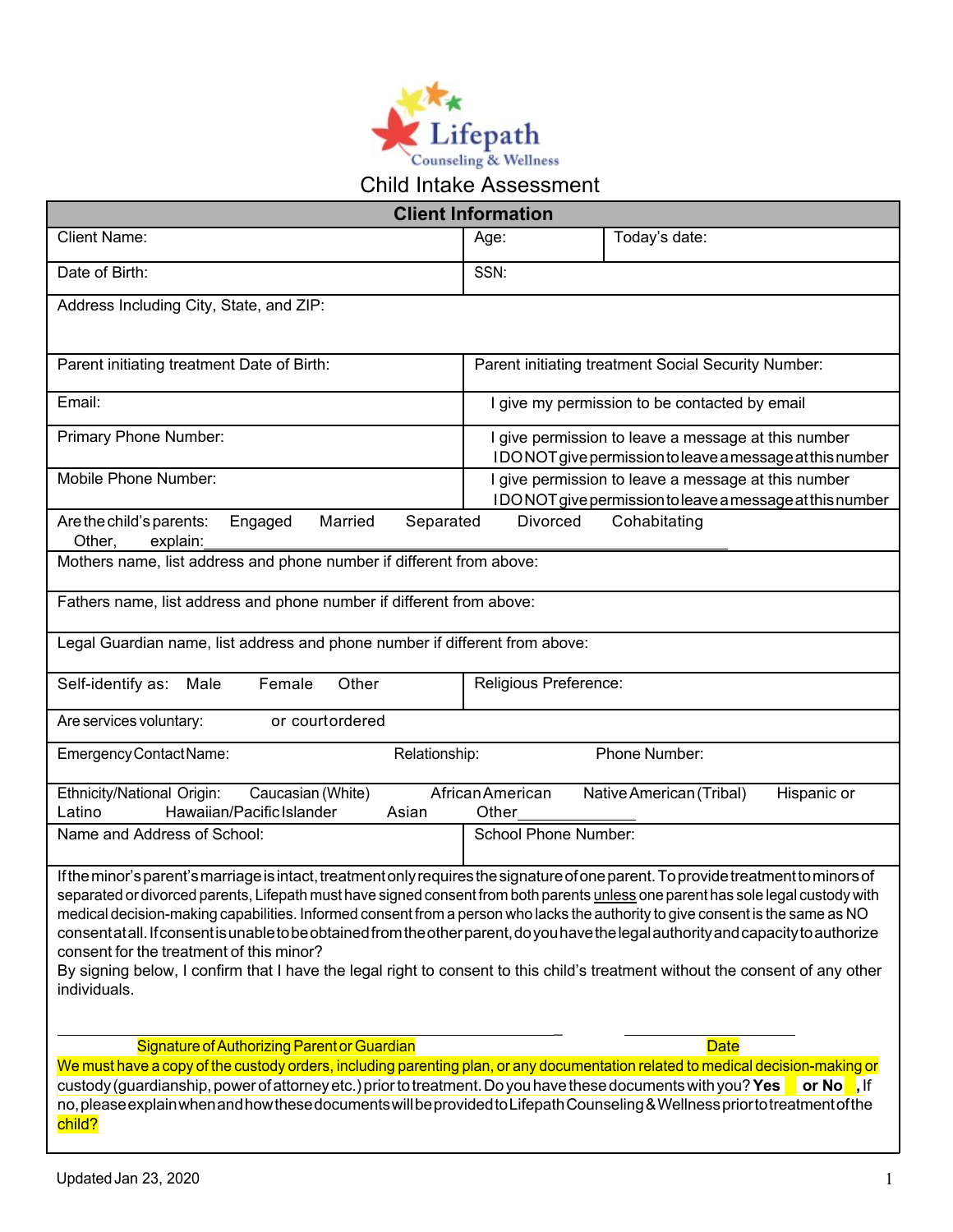| Authorization for Release of Information to Custodial or Non-Custodial Parent<br>Lifepath Counseling and Wellness requires that a release of information be on file for the custodial or noncustodial<br>parent that did not initiate treatment unless a court order is provided specific to the contrary.                                                                                                                                                                                                                                                                                                                                                                                                                                                                                                                                       |                                                    |                                    |
|--------------------------------------------------------------------------------------------------------------------------------------------------------------------------------------------------------------------------------------------------------------------------------------------------------------------------------------------------------------------------------------------------------------------------------------------------------------------------------------------------------------------------------------------------------------------------------------------------------------------------------------------------------------------------------------------------------------------------------------------------------------------------------------------------------------------------------------------------|----------------------------------------------------|------------------------------------|
|                                                                                                                                                                                                                                                                                                                                                                                                                                                                                                                                                                                                                                                                                                                                                                                                                                                  | herebyauthorizeLifepathCounseling and Wellness and |                                    |
| (Yourname)<br>to exchange treatment information related to the treatment of                                                                                                                                                                                                                                                                                                                                                                                                                                                                                                                                                                                                                                                                                                                                                                      |                                                    | (Other parents name)<br><b>DOB</b> |
|                                                                                                                                                                                                                                                                                                                                                                                                                                                                                                                                                                                                                                                                                                                                                                                                                                                  | (Child's name)                                     | (Child's DOB)                      |
| Signature of Authorizing Parent or Guardian                                                                                                                                                                                                                                                                                                                                                                                                                                                                                                                                                                                                                                                                                                                                                                                                      |                                                    | <b>Date</b>                        |
| As a matter of <b>POLICY</b> , providers at Lifepath Counseling and Wellness DO NOT write letters providing any professional<br>opinions, recommendations, or provide any documentation outside the scope of the standard treatment records. We<br>do not make child custody recommendations, do child custody evaluations, assess children for child abuse, or provide<br>professional opinions/recommendations regarding the client for legal purposes. Our services are solely for the<br>treatment of the above listed minor.<br>By signing below, I acknowledge that Lifepath Counseling and Wellness does not provide any written documentation for<br>recommendations, legal issues, or professional opinions, under any circumstance in regards to the treatment of the<br>client.<br><b>Signature of Authorizing Parent or Guardian</b> |                                                    | <b>Date</b>                        |
|                                                                                                                                                                                                                                                                                                                                                                                                                                                                                                                                                                                                                                                                                                                                                                                                                                                  | <b>Payment and Insurance Information</b>           |                                    |
| Parent/Guardian initiating services is financially responsible regardless of insurance information provided below                                                                                                                                                                                                                                                                                                                                                                                                                                                                                                                                                                                                                                                                                                                                |                                                    |                                    |
| <b>Medicaid:</b><br>Yes.<br>No<br>Medicaid Number:                                                                                                                                                                                                                                                                                                                                                                                                                                                                                                                                                                                                                                                                                                                                                                                               | Employee Assistance Name:<br>Number of visits:     |                                    |
|                                                                                                                                                                                                                                                                                                                                                                                                                                                                                                                                                                                                                                                                                                                                                                                                                                                  | <b>Authorization Number:</b>                       |                                    |
| Clients Relationship to Policyholder:<br>self<br>spouse<br>child<br>other                                                                                                                                                                                                                                                                                                                                                                                                                                                                                                                                                                                                                                                                                                                                                                        | Primary Insurance Company Name:                    |                                    |
| Policy Holder Name:                                                                                                                                                                                                                                                                                                                                                                                                                                                                                                                                                                                                                                                                                                                                                                                                                              | Policy Holder DOB:                                 |                                    |
| Policy Holder SSN:                                                                                                                                                                                                                                                                                                                                                                                                                                                                                                                                                                                                                                                                                                                                                                                                                               | Employer:                                          |                                    |
| Member ID:                                                                                                                                                                                                                                                                                                                                                                                                                                                                                                                                                                                                                                                                                                                                                                                                                                       | Group:                                             |                                    |
| If applicable, Secondary INS:                                                                                                                                                                                                                                                                                                                                                                                                                                                                                                                                                                                                                                                                                                                                                                                                                    | Member ID:                                         |                                    |
| Primary Insurance Holder Address Including City, State, and ZIP:                                                                                                                                                                                                                                                                                                                                                                                                                                                                                                                                                                                                                                                                                                                                                                                 |                                                    |                                    |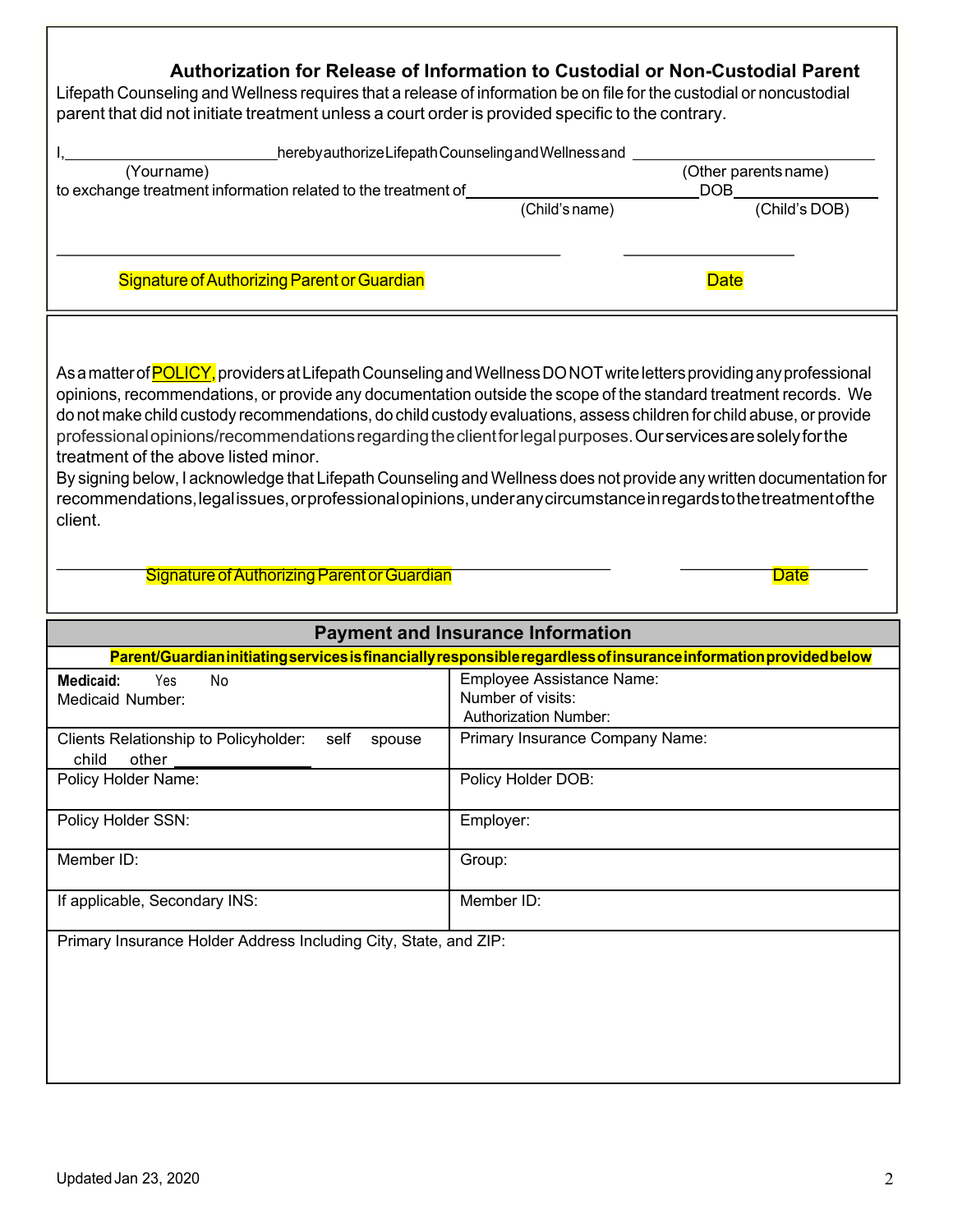# **Lifepath Counseling and Wellness Financial Agreement**

## **REGARDING PAYMENT/INSURANCE:**

Though we accept most insurance, our providers do not accept all insurances so please check with your insurance company prior to coming in to verify the provider you are scheduling with accepts the insurance you have. <mark>Payment is</mark> due at time of service. You are responsible for fees regardless of insurance coverage. Your health insurance company may reimburse Lifepath Counseling andWellness for your services however, yourinsurance is a contract between you and the insurance company and Lifepath Counseling and Wellness is not party to the contract. We will bill your primary and secondary insurance as a service to you as long as you provide us accurate information and your account is current. If you have an outstanding balance, full payment will be required before further services can be performed. Benefits quoted are nota guarantee of payment. You are responsible for any deductibles, co-payments, or balances applicable to your individual policy. If yourinsurance requires an authorization orreferral for services, **you are responsible to obtain this referral.** We realize that people have financial difficulty. Therefore, we may advise that due to your financial situation you seek services through an agency that is more able to work with your financial situation.

By signing, I understand the Lifepath Counseling & Wellness fee schedule, appointment arrival policy, cancellation and noshow policy, and the financial agreement regarding insurance and payment.

Signature of Authorizing Parent or Guardian **Date of Authorizing Parent Control Control** Date Date

# **Credit/Debit Card Authorization Agreement.**

Instructions: Please fill out the below form completely. Do not omit any fields, signature and date required. Weaskallclientstosubmitacredit/debitcardauthorizationsheet.Intheunlikelyeventthatyouhaveabalanceowed formorethan60days, the overdue amount will be charged to your account. You may also choose to be billed at time of services or monthly. I understand that if I decide to terminate any of the services and my account is paid up in full, I may withdraw the authorization to charge my credit in the future provided I communicate revocation of authorization in writing to Lifepath Counseling and Wellness in office, by mail or fax. Please notify us if your credit card information changes or expires. Thank you.

| Name on Credit/Debit Card:                                                                                                                                                                                                                                                                                                                          |                      |                                                                                                                                       |  |
|-----------------------------------------------------------------------------------------------------------------------------------------------------------------------------------------------------------------------------------------------------------------------------------------------------------------------------------------------------|----------------------|---------------------------------------------------------------------------------------------------------------------------------------|--|
| Credit Card Type (please circle):<br>Visa                                                                                                                                                                                                                                                                                                           | MasterCard           | AMEX<br>Discover                                                                                                                      |  |
| Credit Card#:                                                                                                                                                                                                                                                                                                                                       |                      |                                                                                                                                       |  |
| <b>Expiration Date:</b>                                                                                                                                                                                                                                                                                                                             | 3-Digit Code:        | Zip Code (where credit card bill is mailed):                                                                                          |  |
|                                                                                                                                                                                                                                                                                                                                                     |                      | As a convenience to you, if necessary, would you like this credit/debit card to be billed for deductibles, copays and/or co-insurance |  |
| due at the time of each reoccurring appointment?                                                                                                                                                                                                                                                                                                    |                      |                                                                                                                                       |  |
|                                                                                                                                                                                                                                                                                                                                                     | No, thank you ______ | Yes, please do bill them for me with the information provided                                                                         |  |
| The undersigned hereby authorizes Lifepath Counseling and Wellness to keep my signature on file and to charge my credit/debit card<br>account for any deductibles, co-payments, or co-insurances due for services rendered or balance due resulting from no-shows/late<br>cancellation fees that are 60 days overdue; or sooner if specified above. |                      |                                                                                                                                       |  |
|                                                                                                                                                                                                                                                                                                                                                     |                      |                                                                                                                                       |  |

Signature of Cardholder: New York Card Annual Control of Cardholder: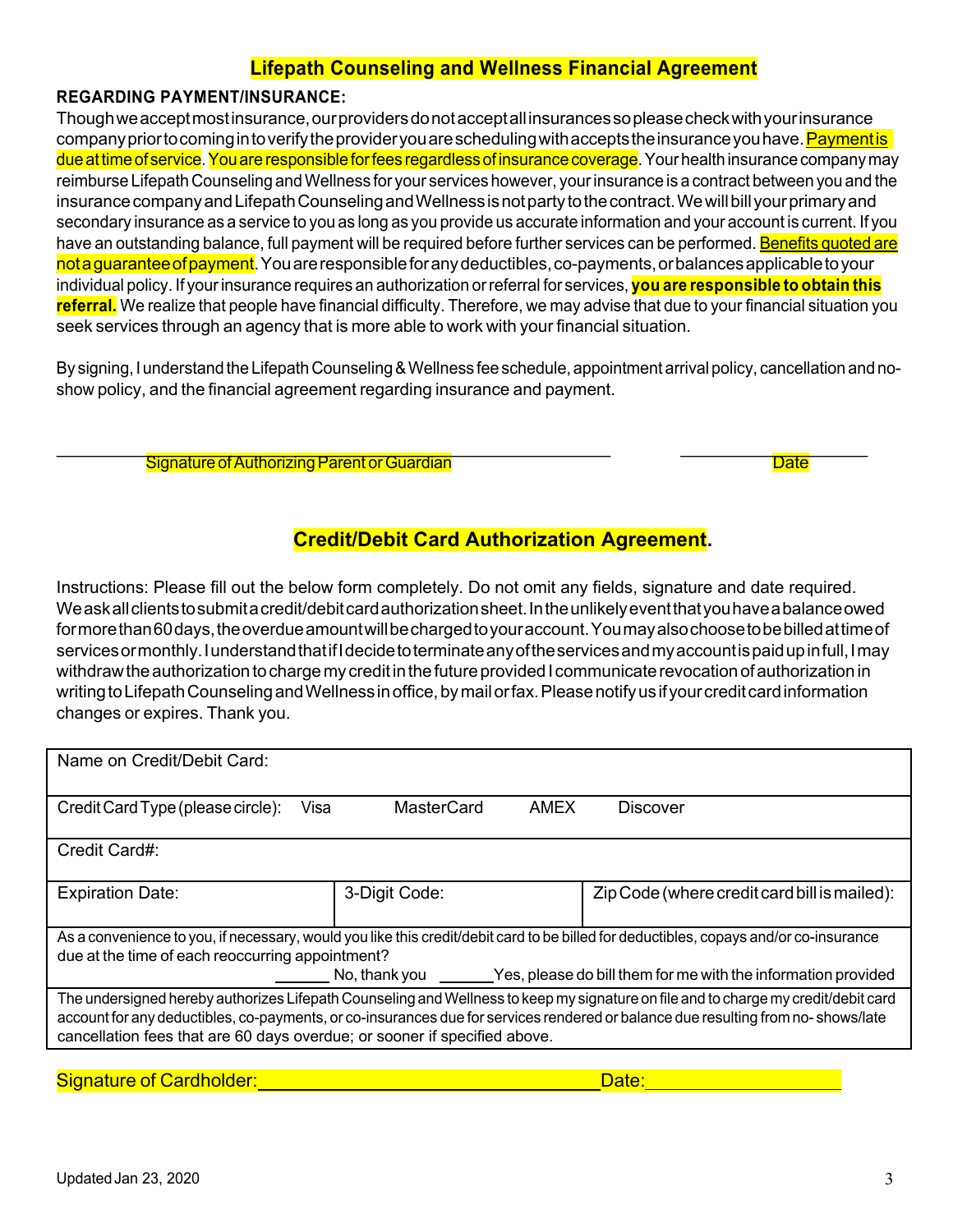| <b>LIST OF BASIC FEES AND SERVICES</b>                     |                      |  |  |
|------------------------------------------------------------|----------------------|--|--|
| <b>Initial Medication Management Visit</b>                 | \$300-\$360          |  |  |
| Medication Management Established Patient Follow-up        | \$250                |  |  |
| <b>Initial Visit with Therapist</b>                        | \$210                |  |  |
| Individual Therapy w/ Therapist 16-37 minutes              | \$120                |  |  |
| Individual Therapy w/ Therapist 38-52 minutes              | \$140                |  |  |
| Individual Therapy w/ Therapist 53+ minutes                | \$170                |  |  |
| <b>Court Appearance</b>                                    | \$500                |  |  |
| Family Therapy w/Therapist with or without patient present | \$150                |  |  |
| NO SHOW/or less than 24-hour cancellation fee              | \$50.00 per incident |  |  |
| <b>Returned Checks</b>                                     | \$25 per incident    |  |  |

# **Lifepath Provider Information**

**Lifepath Counseling and Wellness will assign providers andwill make every attempt tomatchyoutoaproviderbasedon, butnot limited to: your choice, in network providers, availability, and area of expertise.**

# **Consent for Treatment**

- $\circ$  This is to certify that I give permission to a Lifepath therapist or medication provider to treat the patient identified on these documents. This treatment may include individual, family, or group psychotherapy, counseling, testing or medication management.
- o This treatment may include consultation with other care providers, such as medical, educational, probation officers or court personnel.
- $\circ$  I understand that the therapists routinely staff cases and consults with other clinicians, doctors, and providers to insure continuity of care.
- o lunderstand that my provider will not provide services outside the scope of their practice, and may refer me to different providersdependingonmyneed. Iunderstandthatmyproviderwillexplainthelimitationsandscopeoftheirpracticeand that I may ask questions about this at any time. I understand that services are voluntary.

#### Signature of Authorizing Parent or Guardian Date Date of Authorizing Parent or Guardian Date Date

## To comply with Idaho Code (16-2428) regarding the confidentiality of records for children over the age of fourteen (14) years of **age, parents/guardians and children for which this code applies should take note of the following:**

16-2428. CONFIDENTIALITY AND DISCLOSURE OF INFORMATION.All certificates, applications, records, and reports directly or indirectly identifying a patient or former patient or an individual whose involuntary treatment has been sought under this chapter shall be kept confidential and shall not be disclosed by any person except with the consent of the person identified or his legal guardian, if any, or as disclosure may be necessary to carry out any of the provisions of this chapter, or as a court may direct upon its determination that disclosure is necessary and that failure to make such disclosure would be contrary to public interest.

(1) No person in possession of confidential statements made by a child over the age of fourteen (14) years in the course of treatment may disclose such information to the child's parent or others without the written permission of the child, unless such disclosure is necessary to obtain insurance coverage, to carry out the treatment plan or prevent harm to the child or others, or, unless authorized to disclose such information by order of a court.

(2) The child has the right of access to information regarding his treatment and has the right to have copies of information and to submit clarifying or correcting statements and other documentation of reasonable length for inclusion with his treatment record.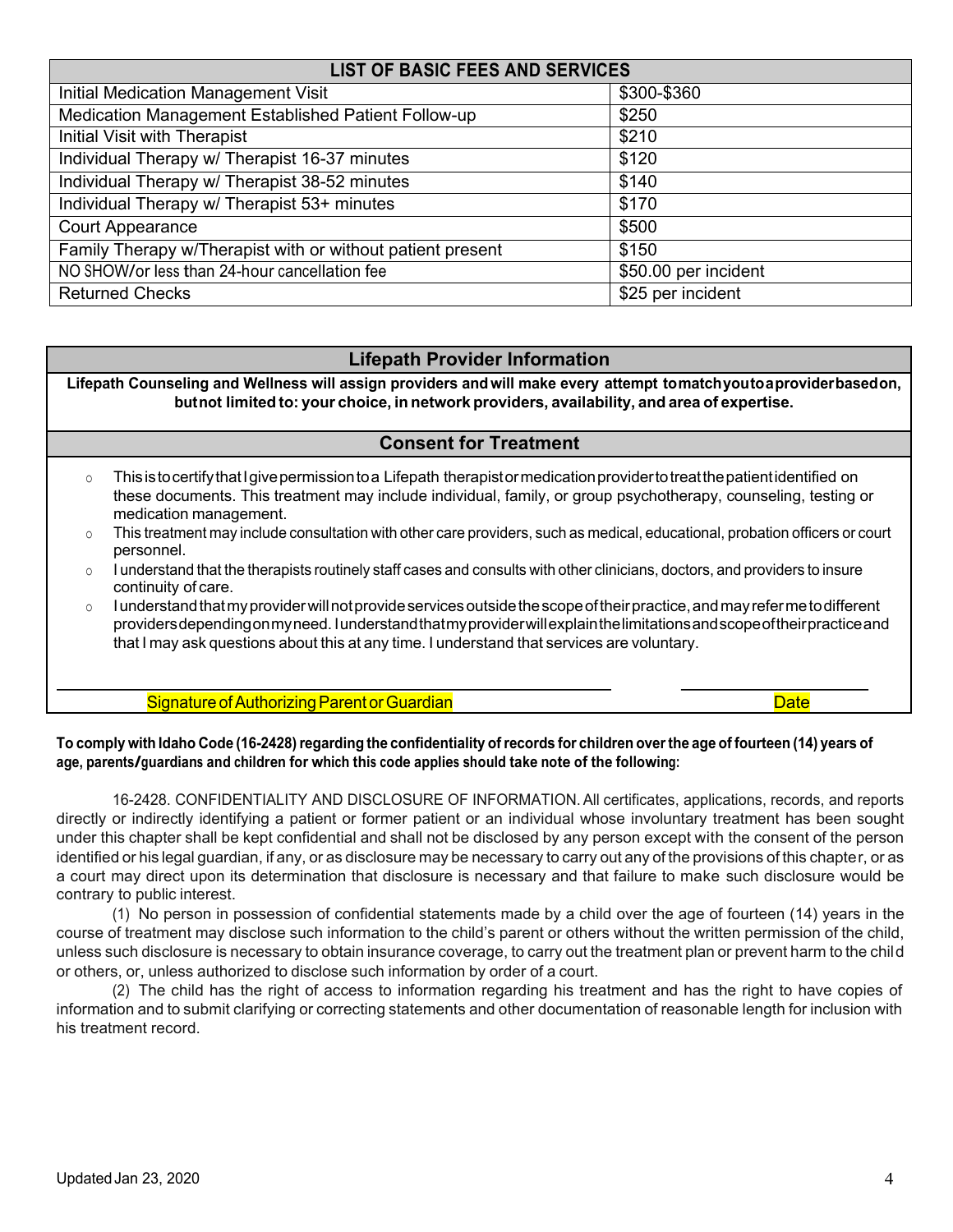(3) Nothing in this section shall prohibit the denial of access to records, by a child when a physician or other mental health professional believes and notes in the child's medical records that the disclosure would be damaging to the child. In any case, the child has the right to petition the court for an order granting access.

(4) Access to records by the state protection and advocacy system shall be governed by 42 U.S.C. 10108 et seq., as amended.

| <b><i>Charles Committee Committee Committee</i></b> |  |
|-----------------------------------------------------|--|

# Signature of Authorized Parent/Guardian: \_\_\_\_\_\_\_\_\_\_\_\_\_\_\_\_\_\_\_\_\_\_\_\_\_\_\_\_\_\_\_\_\_\_Date: \_\_\_\_\_\_\_\_\_\_\_\_\_\_\_\_\_\_\_\_\_\_\_\_\_\_\_\_\_

# **How did you Hear about Lifepath Counseling & Wellness?**

 Yellow pages, Internet, or brochure Previous experience with LIFEPATH Referred by a friend/relative LIFEPATH accepts Medicare and/or Medicaid LIFEPATH accepts your private Insurance Referred to a specific therapist at LIFEPATH

 Referred by MD, Medical Provider, Hospital Discharge Planner, Medical Social Worker, or other Medical personnel

 Referred by a public agency (H&W, Juvenile Court Service, P&P, Victim Witness Coordinator, Child Protection, etc.) Other

**PLEASE READ THIS FORM FULLY**

**Lifepath Counseling and Wellness Appointment, Attendance, and Cancellation Agreement Welcome to Lifepath Counseling and Wellness. We are honored to assist you with yourtherapy goals. By signing this agreement, you are indicating your understanding and agreement to the following:**

- I understand that it is very important I attend all of my therapy appointments to achieve the best possible outcome.
- I understand that Lifepath requires at a minimum of 24 hours' notice for any changes in my appointments.
- I understand that if I cancel **withinless than24 hours' notice** or do not show up for an appointment, Lifepath reserves the right to change a **\$50.00 no show fee** that must be paid before further appointments may be scheduled.
- IunderstandthatLifepathhasawaitinglistandwhenIdonotshowupforanappointment,thispreventsanotherclient from receiving care.
- Iunderstandthat **3cancellations** may resultinmydischargefromtherapy services.(Definitionof cancellationmeans those appointments that are canceled with or without 24 hours' notice or more, as required)
- I understand that I may be discharged from therapy services after 2 no-shows. (Definition of no-show means appoints that are canceled less than 24 hours' notice before the scheduled appointment OR not showing up for the appointment with no contact.)

**ARRIVALTIME:**Please arrive to your appointment at least 5 minutes priorto the scheduled time. All our services have a specific time that is reserved just for you, and early arrival allows fortime to update paperwork or other necessary requirements. Likewise,ifyouareanewpatientandyouarriveatthescheduledappointmenttimeandnotearlytocompleteyourformsas instructed, you will be asked to reschedule.

LATEARRIVALPOLICY: In order to sufficiently meet your mental health needs we strive to ensure all appointments begin and end on time so that the next client is not delayed. If you are an established client and you arrive more than 5 minutes late for a medication managementappointment or more than 10 minutes late for your counseling appointment you will likely be asked to reschedule, unlesstheprovidersschedulecanstillaccommodateyou.Prioritywillbegiventotheclientswhoarriveontimeandyoumayhaveto beworkedinbetweenthem.Thismaymeanyouwillhaveaconsiderablewait.Ifthisisnotconvenientforyou,youmaychooseto reschedule.Oneortwolateclientscausetheentiredailyscheduletofallbehind.Thisisaninconveniencetoeveryone.Westriveto see clients as close to their appointment time as possible.

PROVIDER LATE POLICY: Our providers try their very best to be on time for each scheduled appointment. At times, due to a crisis or emergencysituationoutoftheircontrol,occasionallyappointmentsmayrunover. Ourpolicyistohaveawaittimeoflessthan15 minutes.Ifthiscausesascheduledisruption,pleaseseereceptionandwewillhappilygetyouscheduledinthenextavailable appointment time. Thank you for your patience and understanding.

**THIS FORM HAS BEEN FULLY EXPLAINED TO ME AND I CERTIFY THAT I HAVE READ IT, UNDERSTAND ITS CONTENTS AND VOLUNTARITY AGREE TO ITS PROVISIONS.**

Signature of Authorized Parent/Guardian: Network Contract Contract Contract Contract Contract Contract Contract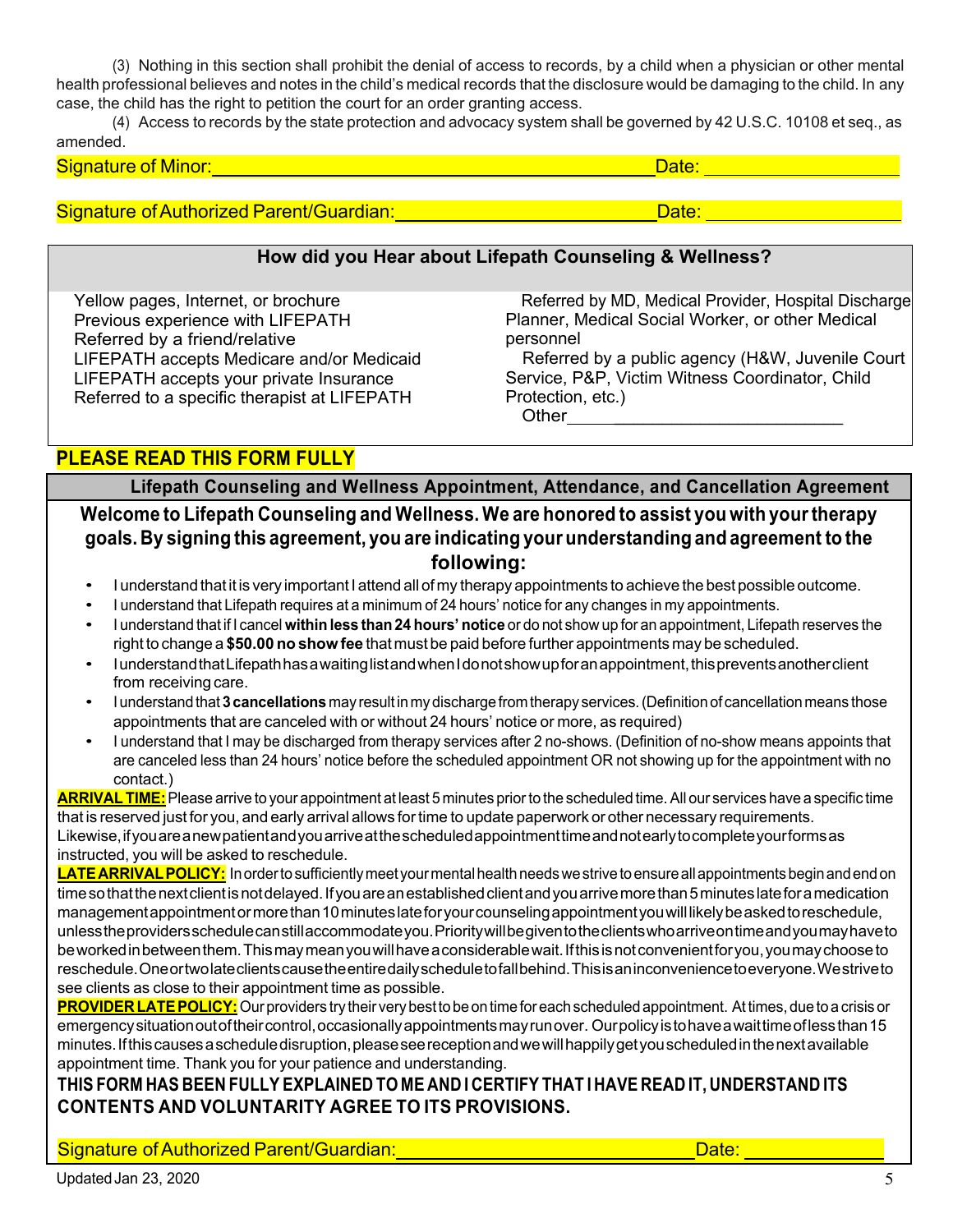# **Office Policy**

**OFFICE HOURS**: Our office hours are currently Monday – Thursday 8:30 am to 6:00pm

**EMERGENCYSITUATIONS:**Forafterhouremergencies,pleasecall911orgotoyourlocalemergencyroom.Incaseofemergency,In the event that the named EMERGENCY CONTACT individual can't be reached: I give my consent for the client to be treated medically in an emergency situation. I also allow LIFEPATH to release any information that may be necessary to aid in providing accurate and quality care in the event that I may not be reached.

**Returned Checks:** There will be a \$35 service charge for all returned checks.

**Balances not paid with the credit card on file:** Payment is due at time of services: If your account balance cannot be paid in full within60 days, your account will be referred to Chapman Financial Services. Once the account has been handed off, Lifepath CounselingandWellnesswillnolongerhandleanyoftheaccountpaymentdetails.ChapmanFinancialServicesat(800)594-9866will handle all inquiries.

**ProviderEmergencyCoverage:**Incaseofanemergency,ifyourspecificproviderisunabletoseeyouformorethan48hours, LifepathCounselingandWellnesswillprovidea"coveringprovider"whomwillbeabletorespondtoyouremergencyneeds,either bytelephoneorwithaface-to-facesession.Theproviderwillbegivenverybasicpotentialclinicalemergencyinformationsothat he/she may appropriately and sensitively assistyou in the absence of your provider. Upon your providers return, the "covering provider"willinformyourproviderofanycontacts(telephoneorface-to-facesession)andwriteaprogressnoteforthecontactthat willbeputintoyourclinicalchart.Anyfeeswhichmaybechargedbythecoveringproviderwillalsobediscussedwithyouinadvance of the scheduledcoverage.

**UNATTENDEDCHILDREN:** Pleasenotethatouroffice**doesnotallowandarenotresponsible**forunattendedchildrenin thelobby. **MEDICATION MANAGEMENT POLICY:**

Lifepath Counseling and Wellness strictly adheres to the State of Idaho's regulations concerning controlled substances and will not be able to fill these early for any circumstance. Also, be aware that we regularly check the Board of Pharmacy, and will be notified **if you seek controlled substances elsewhere.**

PHONE CONSULTS: If you need to speak with the nurse, there may be a fee charged for this service. The fees are charged on the **quarterhourandrangefrom\$5.00onto\$20.00dependinguponthelengthoftimespentwiththenurse.**

**MEDICATION REFILLS**: Please call your pharmacy for all refill requests. You will need the following information to give to them: your name, phonenumber, date of birth, date of last refill, name of your physician, name and dosage of medication and the date of your nextappointment.Pleasetakeamomenttolookatyourcurrentprescriptionbottletoensurethatyoudonothavearefillwaitingat yourpharmacy.Pleasekeepinmindthatwerequirea48-hournoticeforallnon-controlledsubstancemedicationrefillsanda72 hour notice for all controlled substance medication refills.

**CRISIS/CALLTIMES:**Wewillmakeeveryefforttosee ortalkwitheachpersonas soonas possible.However,if youare inacrisis orit is a medical emergency please call 911, OR IFYOU ARE MEDICAID CALL OPTUM'S24-HOUR CRISISLINE AT 1-855-202-0973 or our crisis line at208-780-3907

INFECTIOUS DISEASE: It is your responsibility to self-report infectious diseases immediately upon your knowledge to one of our staff members. This will be reported to the local health authorities.

**TRANSPORTATION:**IgivemypermissionforLIFEPATH,itsowners,agents,andemployeestotransportmychildorpersonof guardianship to activities and treatment sessions as deemed necessary by the program employees.

**MEDICATION AND FOOD ALLERGIES:** It is your responsibility to self-report any medication, food or other substance allergies immediately upon your knowledge to one of our staff members. We do offer medication Management. We monitor medication and medication recalls. If you have been notified of a recall on a medication we have prescribed to you, please surrender it to the prescribing doctor or PA/NP immediately.

**COURT TESTIMONY:** LIFEPATHemployeeswilltestifyincourtonlyinresponsetoasubpoenafromajudge.Suchtimeisnot reimbursable by Medicaid or other insurances and additional charges will accrue. Most CBRS specialists are not licensed professionals and are unable to offer expert witness testimony. If they are called to testify in a custody dispute, child protection case, etc., they will describe what they have seen and heard (within the limits of the law), but will offer no opinions or interpretations. Most therapists are not qualified as "custody evaluators," and are ethically obligated to say as much if they are called upon to testify. Our therapists are not qualified as "custody evaluators".

# **REASONS FOR TERMINATION OF CLINICIAN-PATIENT RELATIONSHIP**:

1. If you feel you are not compatible with your clinician, arrangements can be made for you to be seen by another provider.

- 2. If you are not complying with your clinician orders, he/she may request to discontinue treatment.
- 3. If you are not meeting financial obligations, your clinician may discontinue treatment.
- 4. If you are disruptive or inappropriate towards the staff, care may be terminated.
- 5. Dishonesty and/or deceitfulness may require termination of treatment.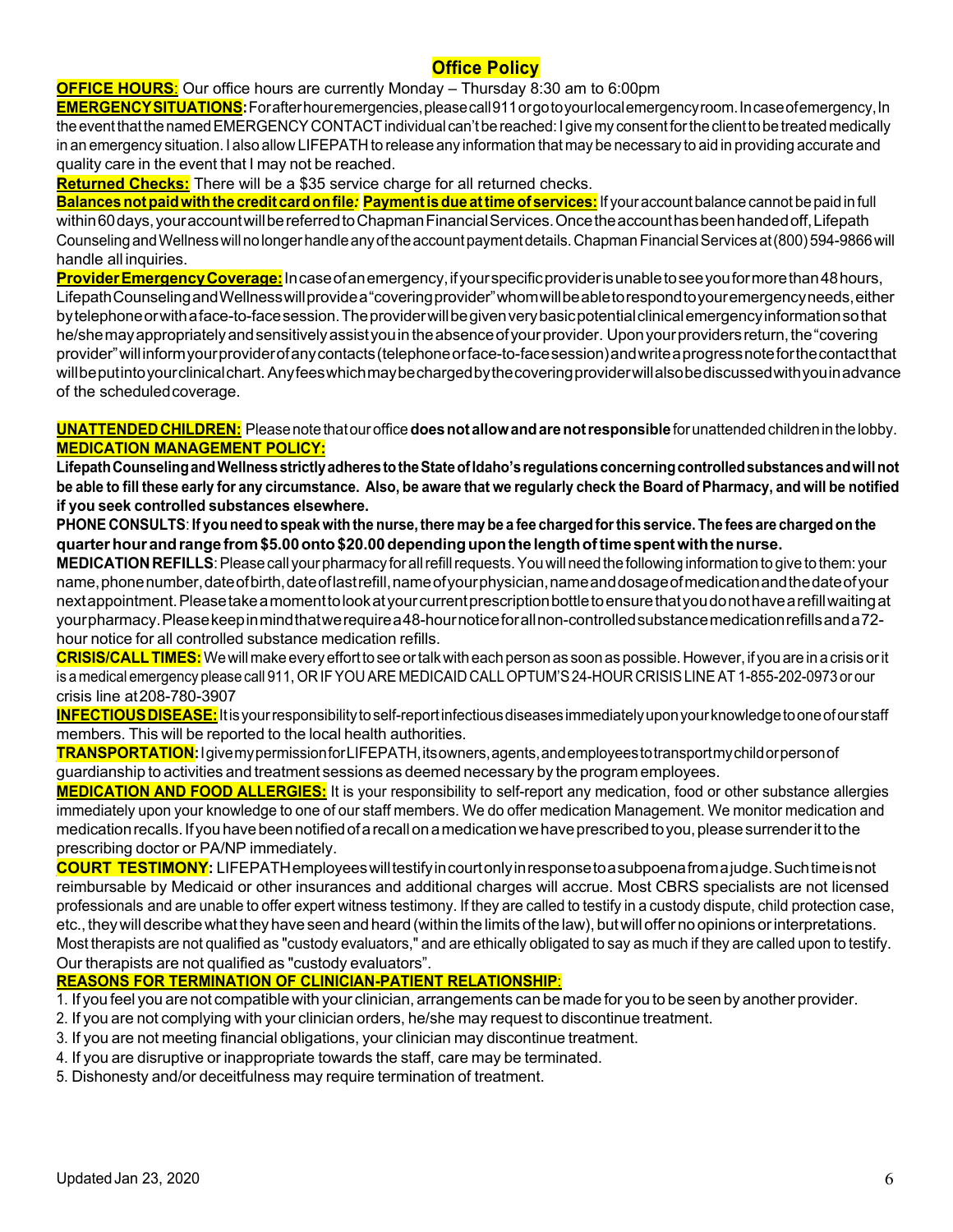# **Informed Disclosure and Consent**

## **ThePurposeofTherapy:**

- Provide an environment that is supportive and safe in which you can explore areas of individual and family concern.
- Assists you in the process of making life decisions by exploring different options.
- Assists you to more effectively handle areas of concern in your life.

## **Possible Therapy Goals**:

- To gain an understanding of the patterns that may be disturbing to you and others.
- To gain understanding of positive life patterns that support desired outcomes.
- To learn new information about the significant components of personal and family relationships including styles of communication, conflict resolution, and responsibility.
- To gain insight into effective methods of establishing a wellness-orientated lifestyle.
- Provideanenvironmentthatis supportiveandsafeinwhichyoucanexploreareas ofindividualandfamily concern.
- Assists you in the process of making life decisions by exploring different options.
- Assists you to more effectively handle areas of concern in your life.

## **Client Rights:**

- If you pay for a service or health care item out of pocket in full, you can ask us not to share that information for the purpose ofpaymentorouroperationswithyourhealthinsurer.Wewillsay"yes"unlessalawrequiresustosharethatinformation.
- To receive appropriate services and be treated with respect.
- Youcanaskforalist(accounting)ofthetimeswe'vesharedyourhealthinformationforsixyearspriortothedateyouask, whoweshareditwith, and why. We will include all the disclosures except for those about treatment, payment, and health care operations, and certain other disclosures (such as any you asked us to make).We'll provide one accounting a yearfor free but will charge a reasonable, cost-based fee if you ask for another one within 12 months.
- To know how decisions are made so that you can participate in the process.
- Afull explanation of services offered (i.e., therapy modalities, purposes, goals, techniques, procedures, limitations, potential risks/benefits).Youhavetherighttochooseyourproviderandthetypeofservicesinwhichyouwouldliketoparticipate. You have the right to refuse services.
- To be served in an environment that promotes independence, self-sufficiency and productivity.
- To make an informed decision regarding your consent for outpatient mental health services.
- You have the right to revoke your informed consent at any time to indicate a desire to discontinue treatment.
- To choose whether or not you desire Enhanced Outpatient Mental Health Services.
- The following are several mental health services providers who provide comparable services:

• Tidwell Social Work Services (208-853-5095) Sage HealthCare (208-323-1125) MountainStatesGroup(208-336-5533)

# **Client Responsibilities:**

- To set and keep appointments or cancel as soon as possible if you are unable to attend appointments.
- Assist in planning your service goals.
- Follow through with agreed upon goals.
- Report any changes in circumstance (i.e., financial, residential, marital, and number in household).
- Provide verification of information required.

#### **Counseling Process:**

During the process of counseling, with the use of Play Therapy, Family Therapy, Cognitive Behavioral Therapy, and Solution-Focused Therapy, we will explore possibilities for change to discover what is best for you and your family. As therapists, we will be approaching these sessions objectively, keeping your interests and concerns as top priority. We will search together for resolutions to concernsinyourlifewhethertheyarepastorpresentissues.Wewillattempttofindwhatismosthelpfulineachsessiontoassist youindealingwithanyissuesthatarise.Afterrecognizingtheseissueswewillsetrealisticgoalsofhowyouwouldliketoseethings at the end of counseling. These will be goals toward which we will work collaboratively.

There will be times when many emotions are expressed, some stronger than others. We will try to create the safest environmentpossibleinordertoassistintheexpressionofthesefeelings. Youandyourfamilyshouldalwaysfeelfreetoleave counselingatanytimewithoutfearofjudgmentfromourorganization.Ifthedecisiontoleaveismade,wewillbegladtoprovideyou with referrals. Remember that although we do our best, desired outcomes are not always achieved.

### **Possible Side Effects of Counseling:**

Theideaofcounselingisthatitissupposedtohelpyoufeelbetter.However,theremaybetimesduringtheprocesswhenyoumight actuallyfeelworse,andyoumayquestionwhetherornottherapyiseffective.Mostoften,thisexperienceistemporaryandusually marksanopportunityforoverallimprovementandprogresstowardyourgoal.Ifyouencounterthisexperienceandyouhaveany questions or concerns, please feel free to contact your counselor.

#### **Counseling Session:**

A counseling session is normally 45 to 60 minutes in length. These sessions are usually scheduled once a week depending on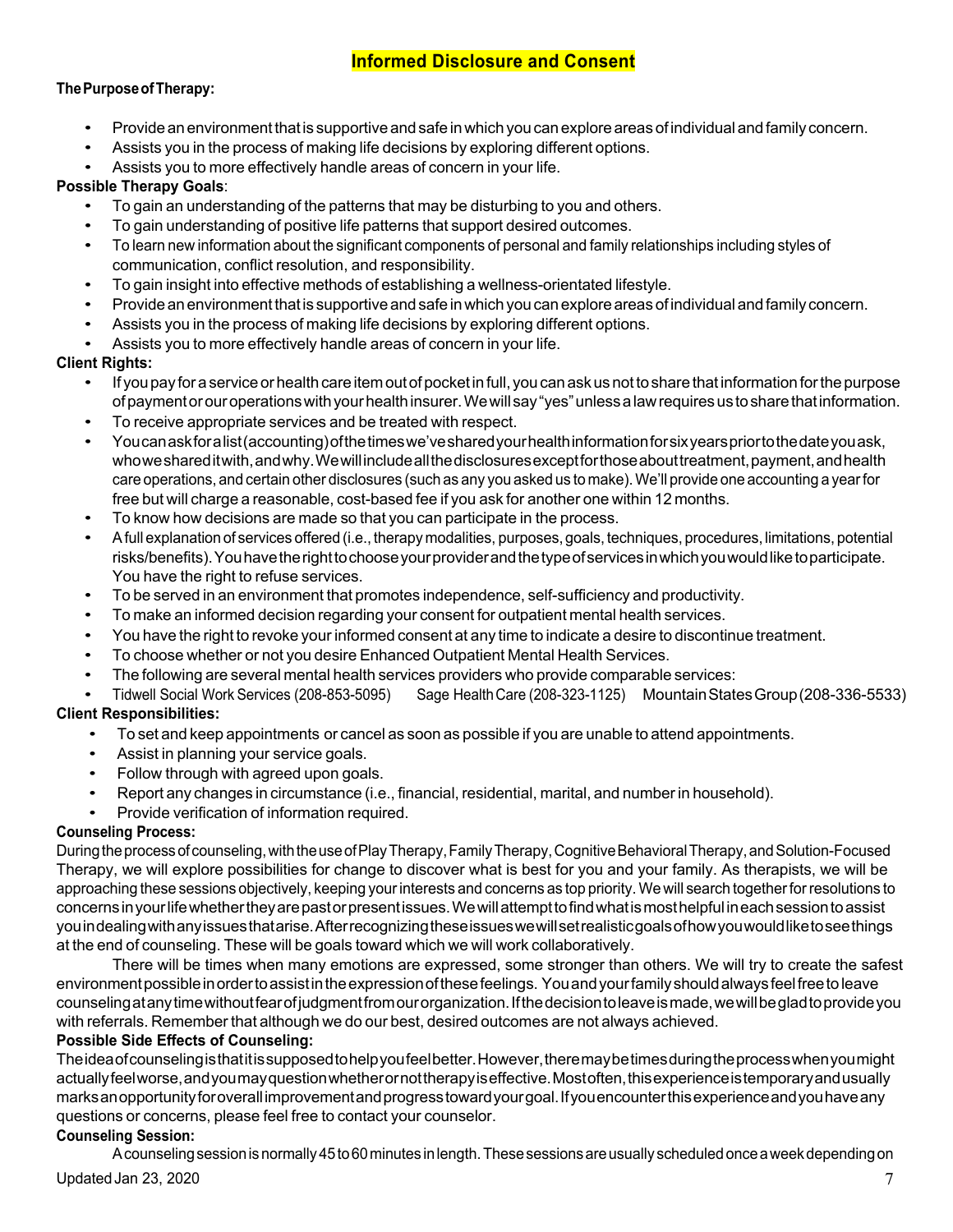yourneed.Theaverageindividualwillcomeforthreetosixmonths.Servicesmaybetailoredtospecificallymeetyourneeds in regard to time, dates, frequencies, objective, goals, and exit criteria. Counseling sessions will be scheduled on a week-to-week basis. If you are in crisis or have an emergency, you should contact yourlocal police or emergency services by calling 911.

## **Professional Standards:**

Therapists are required to adhere to the code of ethics of their professional association (i.e., National Association of Social Workers, American Counseling Association). The licensure of any individual under the laws of Idahodoes not imply or constitute an endorsement of that therapist, nor guarantee the effectiveness of treatment.

Youmayatanytimethroughoutyourtreatment,seekasecondopinion.Itistheresponsibilityoftheclienttochoosetheprovider and the client may terminate treatment at any time.

#### **Minors:**

If you are thirteen years of age and younger, please be aware that the law may provide your parents the right to examine your treatmentrecords.Wewillprovidethemonlywithgeneralinformationabouttheclinicalworkdonetogether,unlesstheyrequest further information or there is a high risk of self-destructive behaviors, indicators of serious harm toward yourself or someone else. In this case, the therapist will notify them of their concern. The Therapist will also provide them with a summary of your treatment when it is complete. Before giving them any information, the therapist will discuss the matter with you, if possible, and do their best to handle any objections you may have with what they prepared to discuss.

#### **Professional Records:**

The laws and standards of this profession require that treatment records be kept. Clients are entitled to receive a copy of their treatment plan and clinical diagnostic assessment. Therapist's notes will not be released, but instead a summary of this information can be prepared for review or records requests. Because these are professional records, they can be misinterpreted and/or upsetting to untrained readers and can cause undue harm. If you wish to see your records, we recommend that you review them in the presence of the therapist so that the contents can be discussed. Clients will be charged an appropriate fee for any professional time spent in responding to information requests.

#### **Cultural Considerations:**

It is the policy of Lifepath Counseling & Wellness to provide services to clients that are respectful of non-dominant languages and cultures. The following actions will ensure that all services adhere to this policy:

- Actively recruit professional staffs that are multilingual and multicultural.
- Advertise our services to diverse populations.
- Ensure that paperwork and forms necessary for service delivery are available either through interpretation or written translation to diverse populations.

#### **Discrimination Policy**:

Lifepath Counseling and Wellness does not permit, condone, or tolerate discrimination in any form. We welcome all families and individuals and members will not be discriminated against in the delivery of health care services based on race, ethnicity, national origin, religion, sex, age, mental or physical disability or medical condition, sexual orientation, claims experience, medical history, evidence of insurability (including conditions arising out of acts of domestic violence), disability, genetic information, or source of payment. Any breach of this policy by employees may result in disciplinary action, and /or termination. **Confidentiality: (Please refer to our Privacy Policy for more detailed information)**

# **Privacy Policy**

Lifepath Counseling&Wellness is committed to providing the highest quality professional services while maintaining the security of yourpersonalhealthinformation. Youmayhave acopyof thispolicybyrequestingitatany time. Pleasereadthefollowing informationcarefullysothatyoumayunderstandLifepathCounseling&Wellness'spoliciesabouttheprotectionanduseofyour protected consumer healthinformation.

#### You have the following rights regarding your mental health and medical information, provided that you make a written request to **invoke the right.**

- 1. Righttorequestrestriction: youmayrequestlimitationsonhowweuseordiscloseyourmentalhealthandmedical information. We are not required to agree to any restrictions you request, but any restrictions that are agreed to by us in writing are binding.
- 2. Righttoconfidentialcommunications:Youcanaskustocontactyouinaspecificway(forexample,homeorofficephone)or to send mail to a different address. We will say "yes" to all reasonable requests.
- 3. Confidentiality (unless reporting is required by law or regulation). You can ask us **not** to use or share certain information about treatment, payment, or our operations. We are not required to agree to your request, and we may say "no" if it would affect yourcare.
- 4. Ifyouhavegivensomeonemedicalpowerofattorneyorifsomeoneisyourlegalguardian,thatpersoncanexerciseyour rightsandmakechoicesaboutyourhealthinformation.Wewillmakesurethepersonhasthisauthorityandcanactforyou before we take any action.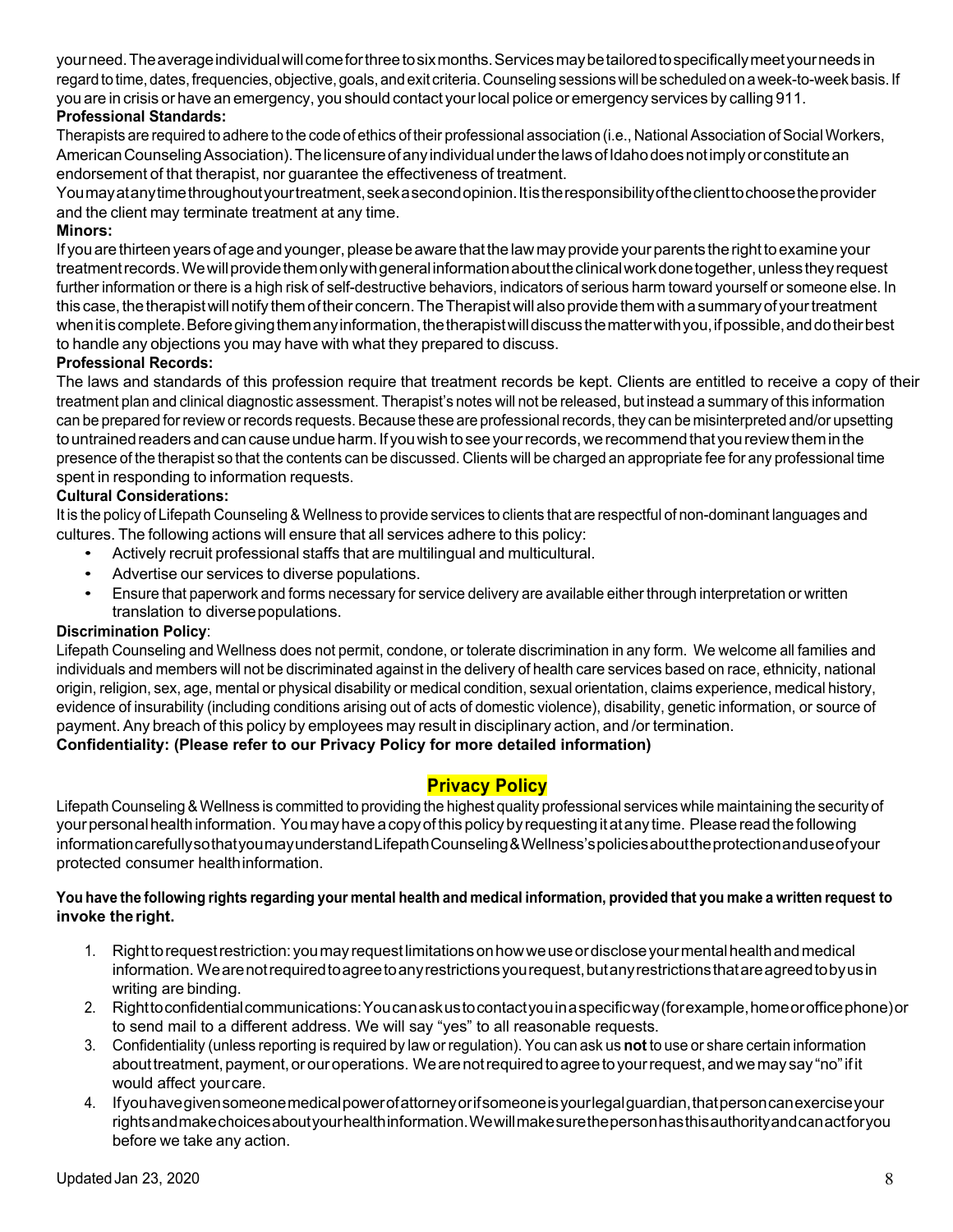- 5. Righttoinspectandcopy:youhavetherighttoinspectandtorequest(requestsaretobeinwritingandspecifytheexact information sought) a copy of your information regarding decisions about your care; however, progress notes may not be inspectedand/orcopied.Wemaychargea\$15feeforcopying, mailing, and supplies.Requests will be processed within seven (30) business days.Underlimited circumstances, yourrequestmay be denied.You may requestreview of the denial by another licensed health care professional chosen by Lifepath Counseling & Wellness (Records released to you may contain privateinformationthatif knowinglyorunknowinglyisreleasedfurthermayresultinunforeseeableconsequences.)
- 6. Righttorequestanamendment:ifyoubelievethattheinformationwehaveaboutyouis incorrectorincomplete, youmay request an amendment in writing. LIFEPATH is not required to accept the amendment. We may say "no" to your request but we'll tell you why in writing within 60 days.
- 7. Right to a copy of the agreement: you may request a paper or electronic copy of this agreement at any time.
- 8. Righttocomplain:ifyoubelieveyourprivacyrightshavebeenviolated,youmayfileacomplaintwithLIFEPATHorwiththe IdahoState Occupational Licensing board. You will not be penalized orretaliated against in any way for making a complaint. Itisthepolicyoftheagencythatwewillhaveaprocessforclientsandfamilymembersofclientstoregisteranycomplaints theymighthaveaboutservicesoranyotheraspectofourprogram.Wewillcreateanopenatmosphereinourclinicthatwill respectandwelcomesuggestionsforchangeandcomplaints. Pleaserequestagrievanceformfromthereceptionistif needed. You can also complain, you can file a complaint with the U.S. Department of Health and Human Services Office for Civil Rights by sending a letter to 200 Independence Avenue, S.W., Washington, D.C. 20201, calling 1-877-696-6775, or visiting www.hhs.gov/ocr/privacy/hipaa/complaints/. We will notretaliate against you forfiling a complaint.
- 9. Lifepath Counseling& Wellness operates on a 'need to know' basis only. This means that only those who need access to your privateinformationfortreatmentandbillingpurposeswillaccessyourinformationandtheywillonlyaccesswhattheyneed for their specificpurpose.

## **Confidentiality and Limitations**

The law protects the privacy of all communications between a client and a mental health therapist. In most situations, we can only **releaseinformationaboutyourtreatmenttoothersifyousignawrittenReleaseofInformationform. Thereareothersituations thatrequireonlythatyouprovidewritten, advancedconsent. Confidentiality containsthefollowing:**

- 1. Your therapist may be required to consult other health and mental health professionals either because of your insurance, or to ensure compliance with the Board of Occupational Licenses about their work with you. During a consultation, every effort is made to avoid revealing the identity of the client. Other professionals are also legally bound to keep the information confidential. Ifyoudonotobject,youwillnotbeinformedabouttheseconsultationsunless yourtherapistfeels thatitis important to your work together.
- 2. You should be aware that we may need to share protected information with supervisors and staff for both clinical and administrative purposes, such as scheduling, billing, and quality assurance. All of the mental health professionals are bound by the same rules of confidentiality. All staff members have been trained about protecting your privacy and have agreed not to release any information outside of the practice without the permission of a professional staff member.

#### There are some situations where we are permitted and/or required by law to disclose information without either your consent or **authorization.**

- 1. Ifyouareinvolvedin acourtproceedingandarequestismade forinformationconcerningyourtreatment,wecannot provide such information without your (or your legal representative's) written authorization, or a court order signed by a judge. If you are involved in or contemplating litigation, you should consult with your attorney to determine whether a court would be likely to order your mental health provider to disclose information.
- 2. If a government agency is requesting information for health oversight activities, your therapist may be required to provide information forthem.
- 3. If a client filed a lawsuit against LIFEPATH pertinent information may be disclosed regarding that client in order to provide a defense.

#### There are some situations in which your mental health provider is legally obligated to take actions, which are necessary to attempt **toprotectothersfromharm. Someinformationmayhavetoberevealedregardingaclient'streatment. Thefollowingmaybe situations where this could occur.**

- 1. Ifchildneglectorabuseissuspectedorifachildisobservedbeingsubjectedtoconditionsthatarelikelytoresultinabuseor neglect, the law requires the information be reported to the state Department of Health and Welfare. If it is believed the child has suffered serious physical abuse, sexual abuse, or sexual assault, the law requires that your therapistreport to the police. Once such a report is filed, additional information may be required.
- 2. Ifitisbelievedthataclientpresentsaclearandsubstantialdangerorimminentinjurytoanother,protectiveactionsmaybe required including notifying the potential victim, contacting the police, or seeking hospitalization forthe client.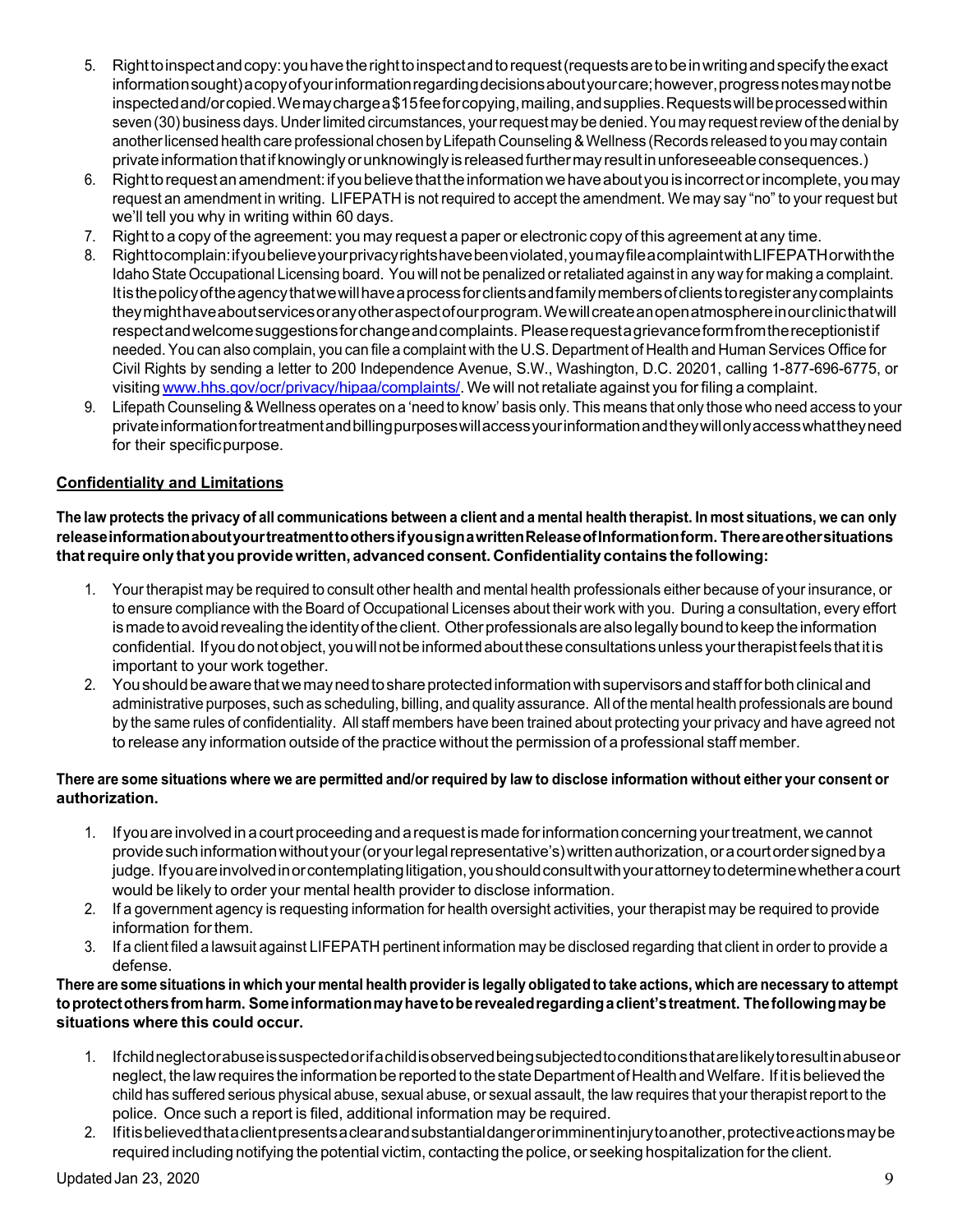Ifsuchasituationarises,wewillattempttolimitourdisclosurestowhatisnecessaryandrelevant.Whilethissummaryofexceptions toconfidentialityshouldprovidehelpfulinformationaboutpotentialproblems,itisimportantthatanyquestionsorconcernsabout this issue be discussed with your provider.

#### To comply with Idaho Code (16-2428) regarding the confidentiality of records for children over the age of fourteen (14) years of **age, parents/guardians and children for which this code applies should take note of the following:**

- 1. Nopersoninpossessionofconfidentialstatementsmadebyachildovertheageoffourteen(14) years inthecourseof treatmentmaydisclosesuchinformationtothechild'sparentorotherswithoutthewrittenpermissionofthechild,unless suchdisclosureisnecessarytoobtaininsurancecoverage,tocarryoutthetreatmentplanorpreventharmtothechildor others, or, unless authorized to disclose such information by order of a court.
- 2. Thechildhastherightofaccesstoinformationregardinghistreatmentandhastherighttohavecopiesofinformationand to submit clarifying or correcting statements and other documentation of reasonable length for inclusion with his treatment record.
- 3. Nothinginthissectionshallprohibitthedenialofaccesstorecords,byachildwhenaphysicianorothermentalhealth professional believes, and notes in the child's medicalrecords, that the disclosure would be damaging to the child. In any case, the child has the right to petition the court for an order granting access.

This policy is subject to change. We will communicate any significant changes to you as required by applicable law. If you have any questions about this policy, please don't hesitate to address them to your service provider.

Our designated Privacy Officer is: Ann Turner at (208) 780-3900

We hope to be able to assist you in the journey that you have undertaken. Please sign this sheet to indicate you have read the informationandunderstandyourrightsasaclient.Also,bysigning,youarestatingthatyouweregiventheopportunitytoaskany questions regarding the above presented information and that you have agreed to receive service through Lifepath Counseling & Wellness.

I have read and understand the Lifepath Counseling & Wellness Arrival Policy, Office Policy, Informed Disclosure and Consent, and Privacy Policy. Iagree to assign insurance benefits to Lifepath Counseling & Wellness whenever necessary. Iacknowledge that I can ask for a paper copy of this notice at any time, even if I have agreed to receive the notice electronically; a prompt copy will be provided. This policy is also available at all times at www.lifepathidaho.com.

(Signature ofAuthorized Parent/Guardian) (Date)

(Printed Name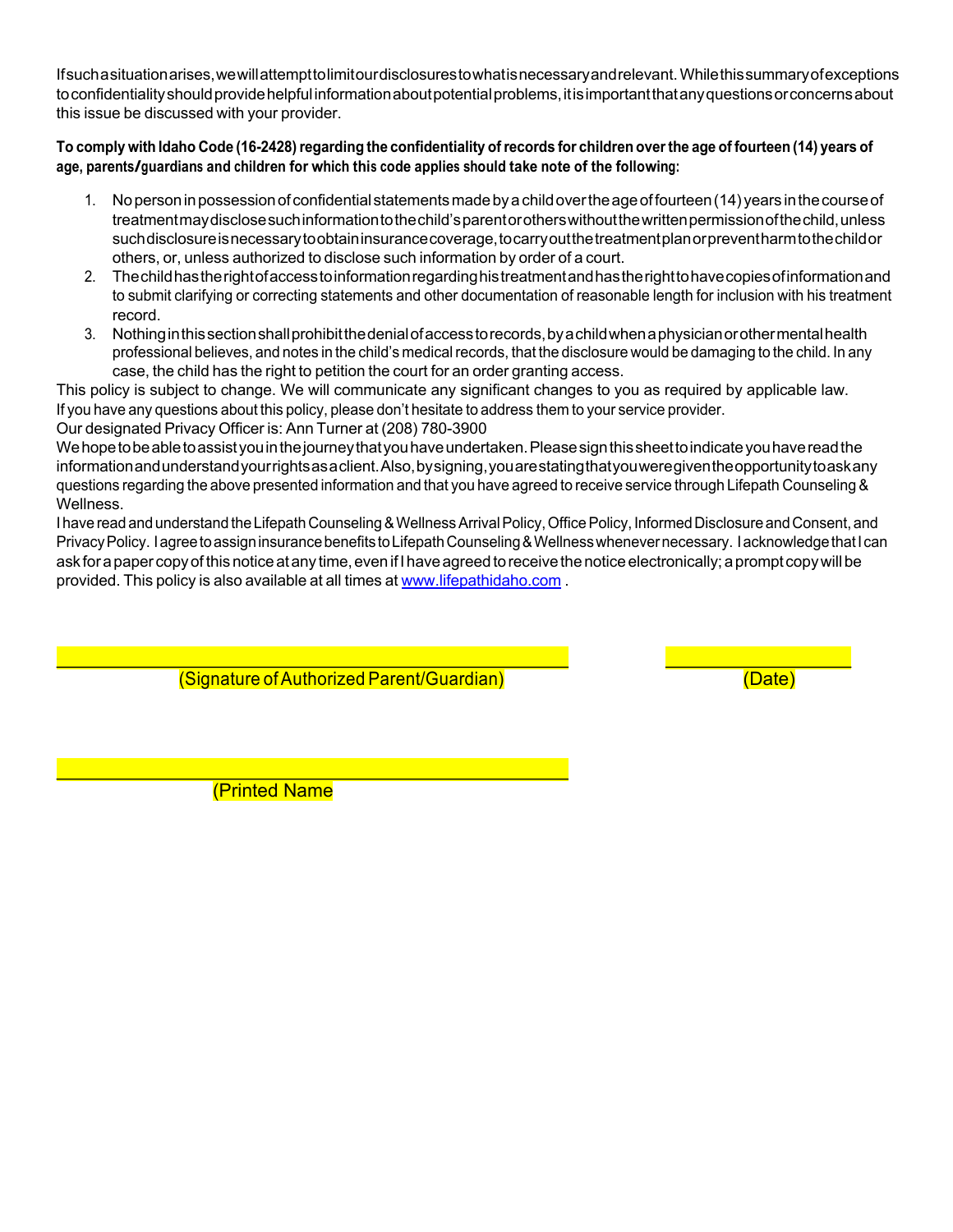# **Initial Child Consultation Form Lifepath Counseling and Wellness Child Intake Form**

*This information will be used for evaluation purposes and will become part of the psychiatric record. All information will be kept confidential.* 

| <b>Personal Information</b>                                                                                                                                                                                                    |                                                                                                                                                                                                                                |
|--------------------------------------------------------------------------------------------------------------------------------------------------------------------------------------------------------------------------------|--------------------------------------------------------------------------------------------------------------------------------------------------------------------------------------------------------------------------------|
|                                                                                                                                                                                                                                | Age: Grade: Communication                                                                                                                                                                                                      |
| Father's Name: The Same School of the School and School and School and School and School and School and School and School and School and School and School and School and School and School and School and School and School a | Occupation: University of the Contract of the Contract of the Contract of the Contract of the Contract of the Contract of the Contract of the Contract of the Contract of the Contract of the Contract of the Contract of the  |
|                                                                                                                                                                                                                                | Occupation: New York Contract Contract Contract Contract Contract Contract Contract Contract Contract Contract Contract Contract Contract Contract Contract Contract Contract Contract Contract Contract Contract Contract Con |
|                                                                                                                                                                                                                                | Home Phone: New York 1988                                                                                                                                                                                                      |
|                                                                                                                                                                                                                                | Work Phone:                                                                                                                                                                                                                    |
| <u> 1989 - Johann Barbara, martin amerikan basar dan berasal dalam basa dalam basar dalam basar dalam basar dalam</u>                                                                                                          |                                                                                                                                                                                                                                |
| Permission to Leave Message: Yes<br>No                                                                                                                                                                                         |                                                                                                                                                                                                                                |
| give permission for my child's photograph to be taken for his/her chart.<br>$I$ do $\Box$<br>$\frac{1}{\sqrt{1}}$                                                                                                              |                                                                                                                                                                                                                                |
|                                                                                                                                                                                                                                |                                                                                                                                                                                                                                |
|                                                                                                                                                                                                                                |                                                                                                                                                                                                                                |
|                                                                                                                                                                                                                                |                                                                                                                                                                                                                                |
|                                                                                                                                                                                                                                |                                                                                                                                                                                                                                |
|                                                                                                                                                                                                                                |                                                                                                                                                                                                                                |
|                                                                                                                                                                                                                                |                                                                                                                                                                                                                                |
|                                                                                                                                                                                                                                |                                                                                                                                                                                                                                |
|                                                                                                                                                                                                                                |                                                                                                                                                                                                                                |
|                                                                                                                                                                                                                                |                                                                                                                                                                                                                                |
|                                                                                                                                                                                                                                |                                                                                                                                                                                                                                |
|                                                                                                                                                                                                                                |                                                                                                                                                                                                                                |
| Please briefly list your major concerns regarding your child's behavior/mental health: _______________________                                                                                                                 |                                                                                                                                                                                                                                |
|                                                                                                                                                                                                                                |                                                                                                                                                                                                                                |
|                                                                                                                                                                                                                                |                                                                                                                                                                                                                                |
|                                                                                                                                                                                                                                |                                                                                                                                                                                                                                |
|                                                                                                                                                                                                                                |                                                                                                                                                                                                                                |
| Has your child been exposed to any recent stresses or changes? If so, please list them:                                                                                                                                        |                                                                                                                                                                                                                                |
|                                                                                                                                                                                                                                |                                                                                                                                                                                                                                |
|                                                                                                                                                                                                                                |                                                                                                                                                                                                                                |
|                                                                                                                                                                                                                                |                                                                                                                                                                                                                                |
|                                                                                                                                                                                                                                |                                                                                                                                                                                                                                |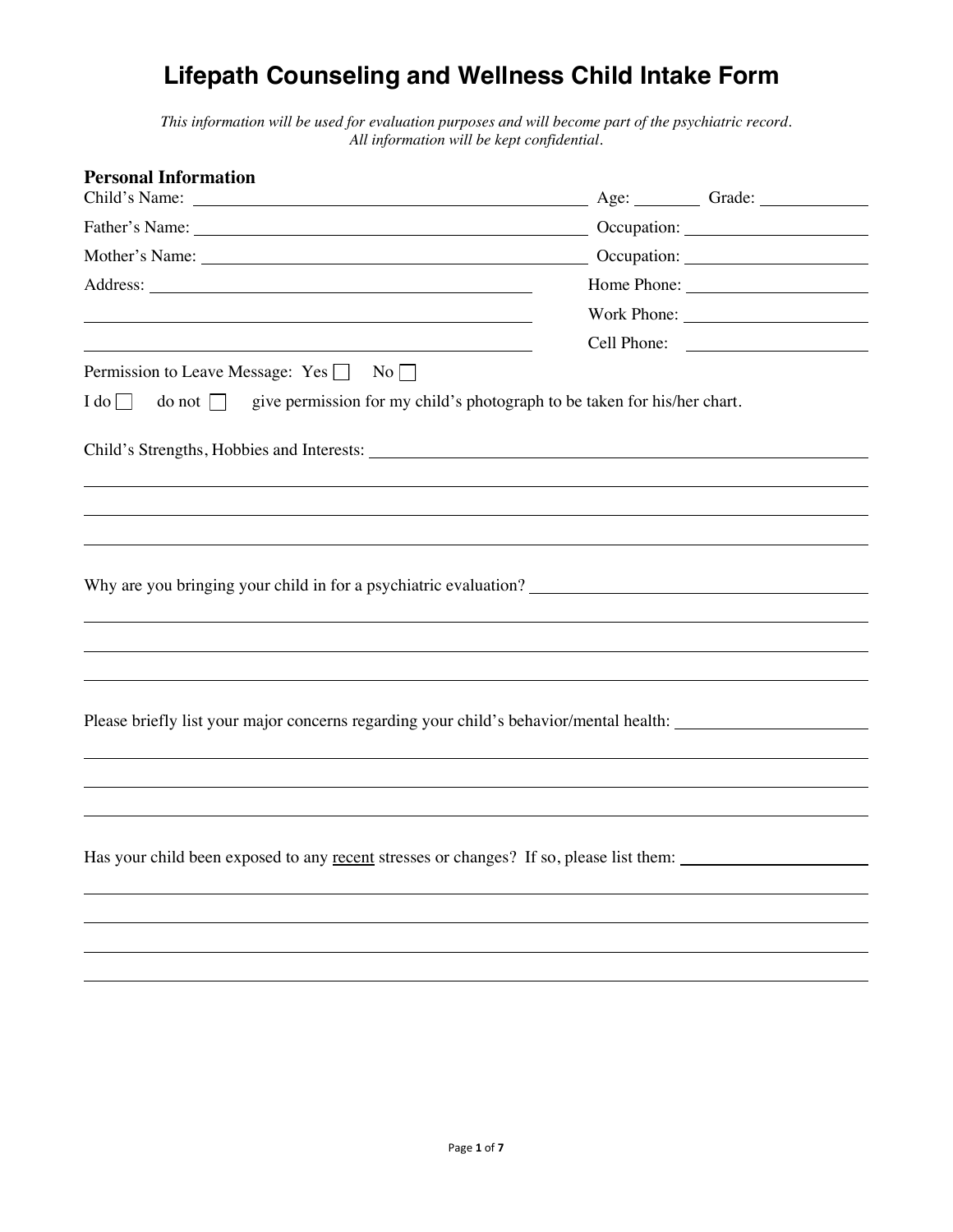Please list any information regarding your child's past psychiatric/behavioral treatment. (Evaluations, with whom, when, and results):

| Name/Address of Past Provider | Dates of Treatment | <b>Purpose of Treatment</b> |
|-------------------------------|--------------------|-----------------------------|
|                               |                    |                             |
|                               |                    |                             |
|                               |                    |                             |

Psychiatric Medications: (List past medications and reasons for stopping/changing.) (List current medications – doses and times):

| Often loses temper: Yes $\Box$ No $\Box$ If yes, how often? $\Box$ If yes also the episodes usually last? What does your child do during these episodes? What usually triggers the tantrums? How |                    |
|--------------------------------------------------------------------------------------------------------------------------------------------------------------------------------------------------|--------------------|
| Has your child ever been physically abused? Yes $\Box$<br>No                                                                                                                                     |                    |
| Has your child ever been sexually abused? Yes $\Box$<br>No                                                                                                                                       |                    |
| Does your child express any unusual fears? Yes $\Box$<br>$\mathrm{No}$                                                                                                                           |                    |
| Has your child ever complained of hallucinations? (e.g. hearing voices, seeing things) Yes                                                                                                       | $No \Box$          |
| Has your child exhibited paranoia? (Worries that others are out to hurt him/her) Yes<br>If yes, please give details:                                                                             | $\overline{N_{0}}$ |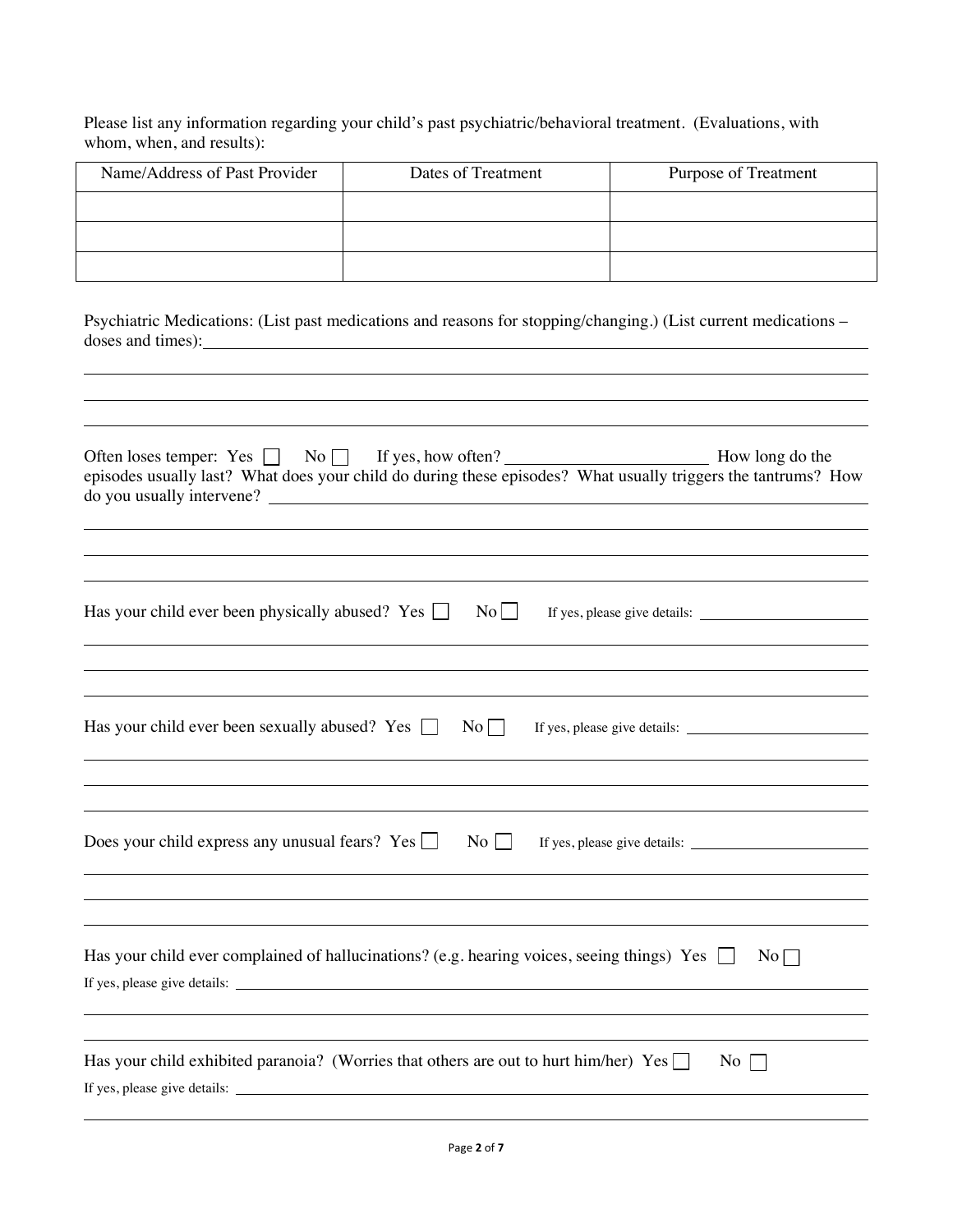# **DEVELOPMENTAL HISTORY:**

| Was pregnancy for this child planned? Yes $\Box$<br>$\overline{N}$ o |                                                                                                                         |  |  |  |
|----------------------------------------------------------------------|-------------------------------------------------------------------------------------------------------------------------|--|--|--|
| What was the mother's mood during this pregnancy?                    |                                                                                                                         |  |  |  |
|                                                                      |                                                                                                                         |  |  |  |
|                                                                      |                                                                                                                         |  |  |  |
|                                                                      |                                                                                                                         |  |  |  |
| Was the mother healthy during pregnancy with this child? $Yes \Box$  | No                                                                                                                      |  |  |  |
|                                                                      | Was the mother involved in any accidents or falls during pregnancy? Yes $\Box$<br>$\overline{N}$ o                      |  |  |  |
|                                                                      |                                                                                                                         |  |  |  |
|                                                                      |                                                                                                                         |  |  |  |
|                                                                      |                                                                                                                         |  |  |  |
|                                                                      |                                                                                                                         |  |  |  |
| During pregnancy did the mother use?                                 |                                                                                                                         |  |  |  |
| Prescription medications? Yes $\Box$                                 | $\overline{\text{No}}$                                                                                                  |  |  |  |
| Over the counter medications? Yes $\Box$                             | No                                                                                                                      |  |  |  |
|                                                                      |                                                                                                                         |  |  |  |
| Illegal Drugs? Yes $\Box$<br>No                                      | <u> 1989 - Johann Barn, fransk politik fotograf (d. 1989)</u>                                                           |  |  |  |
|                                                                      |                                                                                                                         |  |  |  |
|                                                                      | Any problems with labor and delivery? Yes $\Box$ No $\Box$ If yes, please give details:                                 |  |  |  |
|                                                                      |                                                                                                                         |  |  |  |
|                                                                      |                                                                                                                         |  |  |  |
|                                                                      |                                                                                                                         |  |  |  |
| Was the baby born full term? Yes $\Box$ No                           |                                                                                                                         |  |  |  |
|                                                                      | How long did mother and baby stay in the hospital?                                                                      |  |  |  |
|                                                                      |                                                                                                                         |  |  |  |
| <b>DEVELOPMENT OF CHILD:</b>                                         |                                                                                                                         |  |  |  |
| At what age did the child:                                           |                                                                                                                         |  |  |  |
|                                                                      |                                                                                                                         |  |  |  |
| Stand                                                                |                                                                                                                         |  |  |  |
|                                                                      | When did bed-wetting stop?                                                                                              |  |  |  |
|                                                                      |                                                                                                                         |  |  |  |
|                                                                      | Were there any lapses? Yes $\Box$<br>$\overline{N_0}$                                                                   |  |  |  |
|                                                                      |                                                                                                                         |  |  |  |
|                                                                      | Did the child have difficulty with speech and/or language development? Yes $\Box$<br>No<br>(if yes, please give age and |  |  |  |
|                                                                      | $\alpha$ explanation) $\alpha$                                                                                          |  |  |  |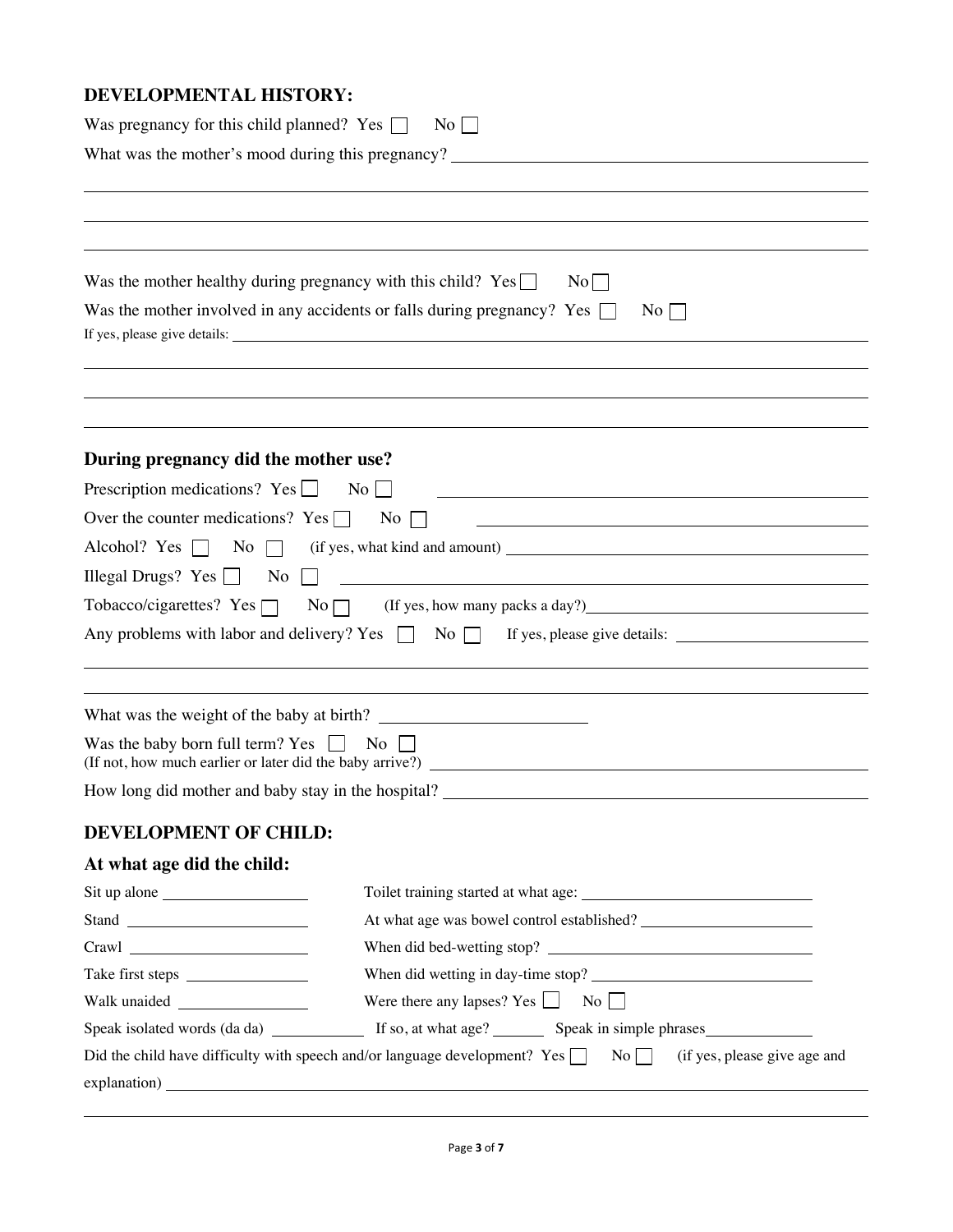# **MEDICAL HISTORY:**

|                                                                                                                     |                |                  | Current medications:                                                                                                                        |                                               |
|---------------------------------------------------------------------------------------------------------------------|----------------|------------------|---------------------------------------------------------------------------------------------------------------------------------------------|-----------------------------------------------|
|                                                                                                                     |                |                  | ,我们也不会有什么?""我们的人,我们也不会有什么?""我们的人,我们也不会有什么?""我们的人,我们也不会有什么?""我们的人,我们也不会有什么?""我们的人                                                            |                                               |
|                                                                                                                     |                |                  |                                                                                                                                             |                                               |
|                                                                                                                     |                |                  |                                                                                                                                             |                                               |
| Are immunizations up to date? Yes $\Box$                                                                            |                | $\overline{N_0}$ |                                                                                                                                             |                                               |
|                                                                                                                     |                |                  |                                                                                                                                             |                                               |
|                                                                                                                     |                |                  |                                                                                                                                             |                                               |
| Is your child currently experiencing any physical pain or discomfort? Yes                                           |                |                  | ,我们也不会有什么。""我们的人,我们也不会有什么?""我们的人,我们也不会有什么?""我们的人,我们也不会有什么?""我们的人,我们也不会有什么?""我们的人<br>current pain on a scale of 1 (mild) to 10 (severe):<br> | No $\Box$ If yes, please indicate severity of |
|                                                                                                                     |                |                  |                                                                                                                                             |                                               |
|                                                                                                                     |                |                  |                                                                                                                                             |                                               |
|                                                                                                                     |                |                  |                                                                                                                                             |                                               |
| Has child experimented with or used: (if yes, please list amount and frequency)<br>Substance<br>Cannabis<br>Cocaine | Date last used | Age first used   | Amount and frequency                                                                                                                        |                                               |
| Alcohol<br>Opiates/Methadone<br>Hallucinogens                                                                       |                |                  |                                                                                                                                             |                                               |

| Substance             | Date last used | Age first used | Amount and trequency |
|-----------------------|----------------|----------------|----------------------|
| Cannabis              |                |                |                      |
| Cocaine               |                |                |                      |
| Alcohol               |                |                |                      |
| Opiates/Methadone     |                |                |                      |
| Hallucinogens         |                |                |                      |
| Designer (G, Ecstasy) |                |                |                      |
| Inhalants             |                |                |                      |
| Cigarettes            |                |                |                      |
| Caffeine              |                |                |                      |
| Benzodiazepines       |                |                |                      |
| Methamphetamines      |                |                |                      |
| Other                 |                |                |                      |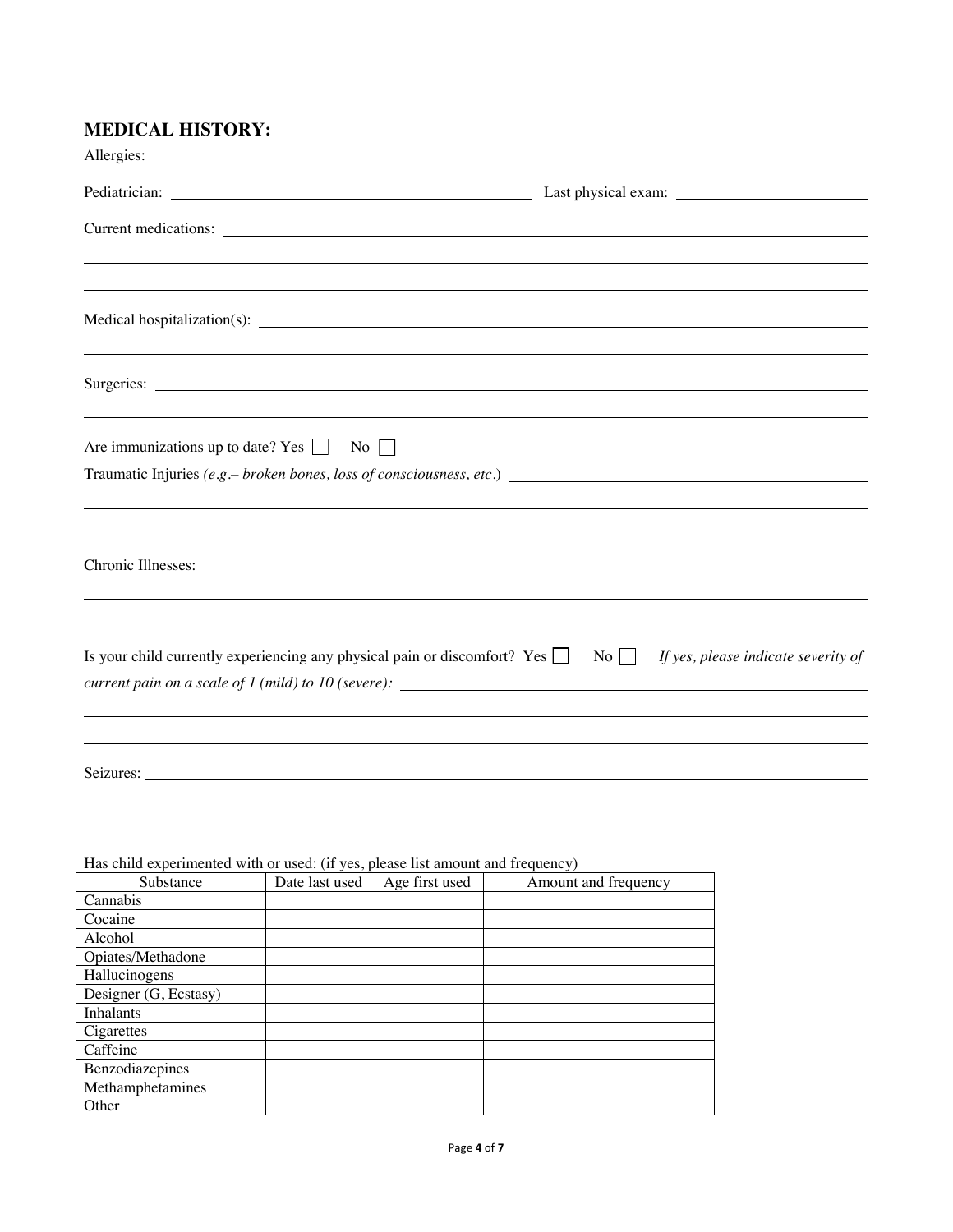# **FAMILY HISTORY:**

| Mother: Age: ______                                                                                                                                                                                                                                                                                                                  |                                                                                                                                                                                                                                      |
|--------------------------------------------------------------------------------------------------------------------------------------------------------------------------------------------------------------------------------------------------------------------------------------------------------------------------------------|--------------------------------------------------------------------------------------------------------------------------------------------------------------------------------------------------------------------------------------|
|                                                                                                                                                                                                                                                                                                                                      |                                                                                                                                                                                                                                      |
|                                                                                                                                                                                                                                                                                                                                      | ,我们也不会有什么。""我们的人,我们也不会有什么?""我们的人,我们也不会有什么?""我们的人,我们也不会有什么?""我们的人,我们也不会有什么?""我们的人                                                                                                                                                     |
|                                                                                                                                                                                                                                                                                                                                      |                                                                                                                                                                                                                                      |
|                                                                                                                                                                                                                                                                                                                                      |                                                                                                                                                                                                                                      |
| <b>Father:</b> Age: _________                                                                                                                                                                                                                                                                                                        |                                                                                                                                                                                                                                      |
|                                                                                                                                                                                                                                                                                                                                      |                                                                                                                                                                                                                                      |
|                                                                                                                                                                                                                                                                                                                                      |                                                                                                                                                                                                                                      |
|                                                                                                                                                                                                                                                                                                                                      | History of mental illness, legal problems, drug/alcohol problems, suicides, etc., in any relatives:                                                                                                                                  |
|                                                                                                                                                                                                                                                                                                                                      | Brothers/Sisters: Names and ages: 2008 2014 2022 2023 2024 2022 2023 2024 2022 2023 2024 2022 2023 2024 2022 20                                                                                                                      |
|                                                                                                                                                                                                                                                                                                                                      | Any mental health problems: <u>example and contract and contract and contract and contract and contract and contract and contract and contract and contract and contract and contract and contract and contract and contract and</u> |
| Where are they living? $\qquad \qquad$ $\qquad \qquad$ $\qquad$ $\qquad$ $\qquad$ $\qquad$ $\qquad$ $\qquad$ $\qquad$ $\qquad$ $\qquad$ $\qquad$ $\qquad$ $\qquad$ $\qquad$ $\qquad$ $\qquad$ $\qquad$ $\qquad$ $\qquad$ $\qquad$ $\qquad$ $\qquad$ $\qquad$ $\qquad$ $\qquad$ $\qquad$ $\qquad$ $\qquad$ $\qquad$ $\qquad$ $\qquad$ |                                                                                                                                                                                                                                      |
|                                                                                                                                                                                                                                                                                                                                      |                                                                                                                                                                                                                                      |
|                                                                                                                                                                                                                                                                                                                                      | Besides the care givers, are there other children or adults living in the home? (If yes, please give explanation) __________                                                                                                         |
| <b>SOCIAL HISTORY:</b>                                                                                                                                                                                                                                                                                                               |                                                                                                                                                                                                                                      |
|                                                                                                                                                                                                                                                                                                                                      |                                                                                                                                                                                                                                      |
|                                                                                                                                                                                                                                                                                                                                      |                                                                                                                                                                                                                                      |
| Does your child participate in school activities?                                                                                                                                                                                                                                                                                    |                                                                                                                                                                                                                                      |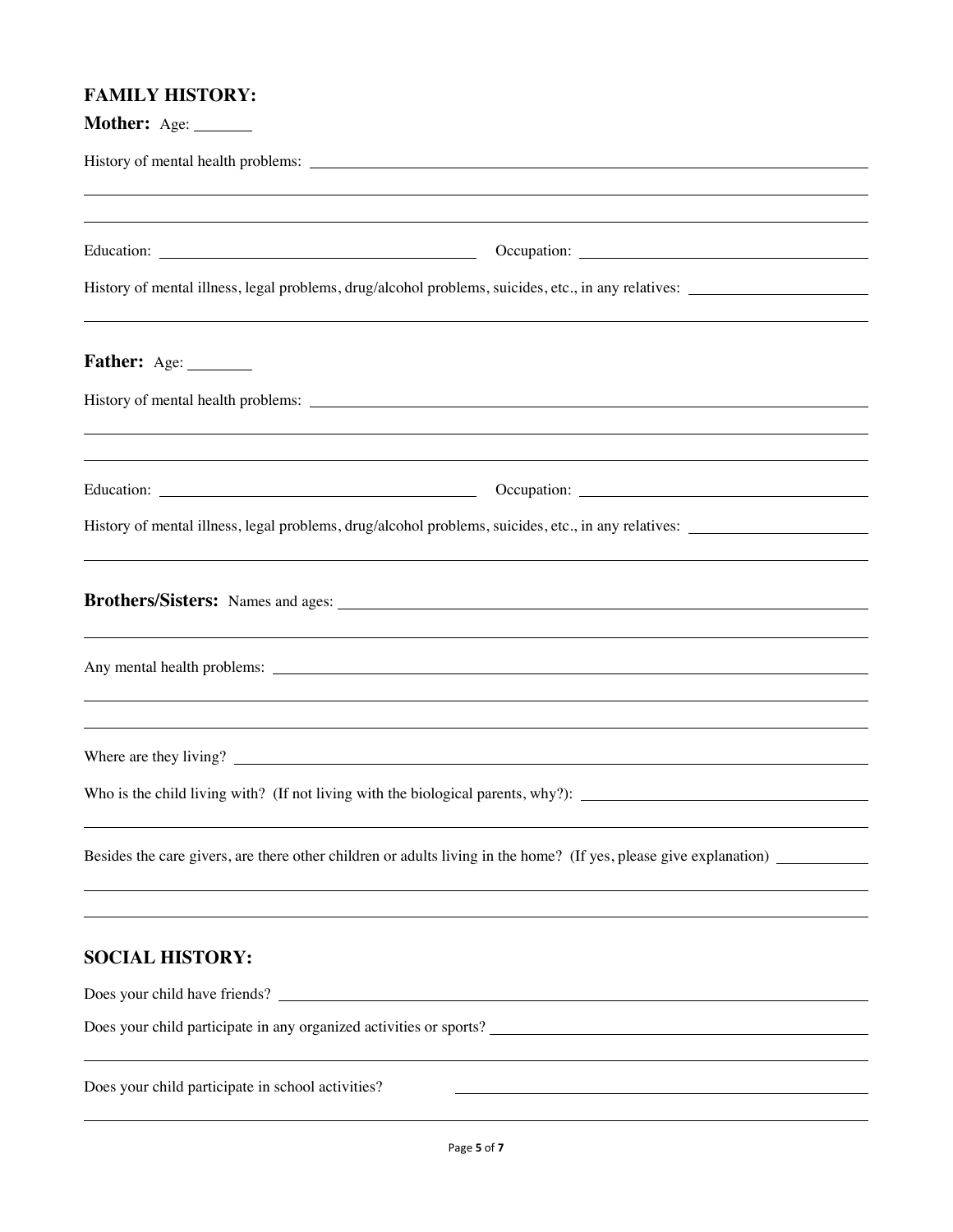| How does your child do when playing with other children?                                                                     |
|------------------------------------------------------------------------------------------------------------------------------|
| Does child have any legal charges/involvement with the juvenile justice system? Yes $\Box$ No $\Box$ If yes, please explain: |
| Does your child have a part-time job? Yes $\Box$ No $\Box$<br><u> 1989 - Johann Barn, fransk politik formuler (d. 1989)</u>  |
| <b>SCHOOL HISTORY:</b>                                                                                                       |
|                                                                                                                              |
|                                                                                                                              |
| Any early problems with:                                                                                                     |
|                                                                                                                              |
| ,我们也不会有什么?""我们的人,我们也不会有什么?""我们的人,我们也不会有什么?""我们的人,我们也不会有什么?""我们的人,我们也不会有什么?""我们的人                                             |
| Any current problems with:                                                                                                   |
|                                                                                                                              |
|                                                                                                                              |
| Any grades repeated?                                                                                                         |
| Any problems with: Truancy $\Box$<br>Suspension $\Box$<br>Expulsion                                                          |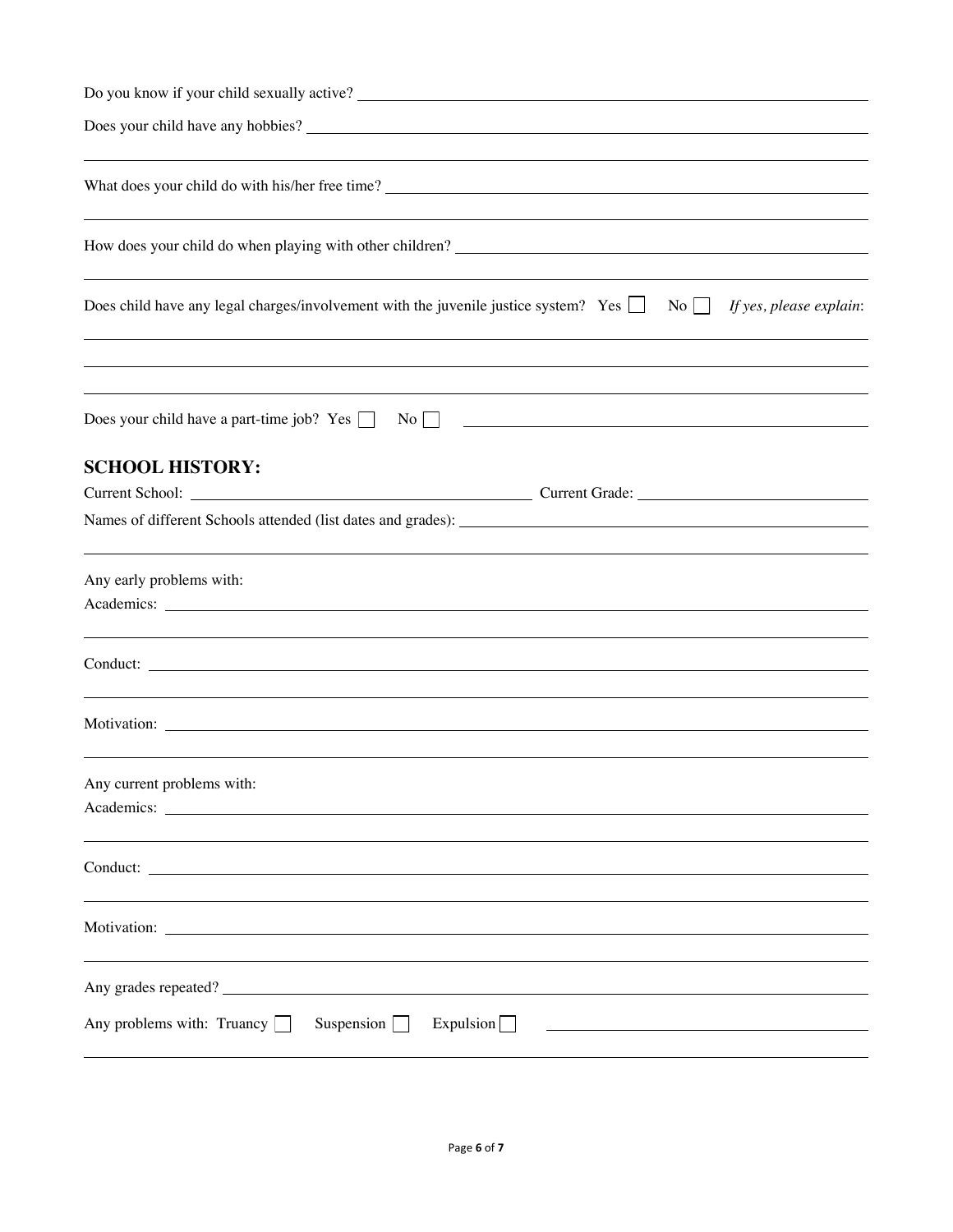# **LEARNING DISABILITIES:**

Has/does your child receive(d) any special services in school?

# OTHER COMMENTS:  $\overline{\phantom{a}}$

| <b>Check all that apply</b> |                                                                   |                             |                                                               |  |  |
|-----------------------------|-------------------------------------------------------------------|-----------------------------|---------------------------------------------------------------|--|--|
|                             | Fails to give close attention to details; careless mistakes       |                             | Stays out at night or all night without permission            |  |  |
|                             | Difficulty sustaining attention                                   |                             | Has run away from home                                        |  |  |
|                             | Does not seem to listen when spoken to directly                   | $\mathcal{L}$               | Often truant from school                                      |  |  |
|                             | Does not follow through on instructions; fails to                 | $\mathcal{L}_{\mathcal{A}}$ | Often argues with adults                                      |  |  |
|                             | complete tasks                                                    |                             | Actively defies rules/refuses to comply with                  |  |  |
|                             | Avoidant of tasks that require sustained mental effort            |                             | requests                                                      |  |  |
|                             | Often loses things                                                |                             | Often deliberately annoys people                              |  |  |
|                             | Easily distracted by things less important                        |                             | Often blames others                                           |  |  |
|                             | Forgetful in daily activities                                     |                             | Touchy/easily annoyed by others                               |  |  |
|                             | Fidgets with hands/feet, squirms in seat                          |                             | Angry and resentful                                           |  |  |
|                             | Cannot remain seated                                              |                             | Spiteful and vindictive                                       |  |  |
|                             | Runs about or climbs excessively                                  |                             | Irritable mood                                                |  |  |
|                             | Difficulty playing or engaging in other activities quietly        |                             | Appetite changes                                              |  |  |
|                             | Often on the go                                                   |                             | Activity level changes                                        |  |  |
|                             | Often talks excessively                                           |                             | Physical complaints with no real medical problem<br>confirmed |  |  |
|                             | Blurts out answers                                                |                             | Low energy level                                              |  |  |
|                             | Difficulty awaiting turn                                          |                             | Lots of energy for certain periods of time                    |  |  |
|                             | Often interrupts or intrudes                                      |                             | Able to stay up for days without sleep                        |  |  |
|                             | Bullies, intimidates, or threatens others                         |                             | Frequent crying                                               |  |  |
|                             | Initiates physical fights                                         |                             | Tries to isolate self from others                             |  |  |
|                             | Child used a weapon or dangerous object against self or<br>others | $\overline{\phantom{0}}$    | Physical restlessness during sleep                            |  |  |
|                             | Physically cruel to people                                        | $\mathcal{L}_{\mathcal{A}}$ | Problems falling asleep                                       |  |  |
|                             | Physically cruel to animals                                       |                             | Gory dreams/nightmares                                        |  |  |
|                             | Sexual acting out or sexually inappropriate behavior              |                             | Difficulty getting up in the morning                          |  |  |
|                             | Deliberately engaged in fire-setting                              | $\overline{\phantom{0}}$    | Frequent fights                                               |  |  |
|                             | Deliberately destroyed other property                             |                             | Problem with destructiveness                                  |  |  |
|                             | Broken into someone else's home                                   |                             | Hostile and rejecting attitude                                |  |  |
|                             | Lies excessively                                                  |                             | Confused thinking                                             |  |  |
|                             | Stealing or shoplifting                                           |                             | Racing thoughts                                               |  |  |
|                             | Bed wetting                                                       |                             | Over eating/over weight                                       |  |  |
|                             | Soiling or wetting pants during day                               |                             | Anorexia/under eating - under weight                          |  |  |
|                             |                                                                   |                             | Bulimia (makes self vomit)                                    |  |  |

Form completed by: Date: